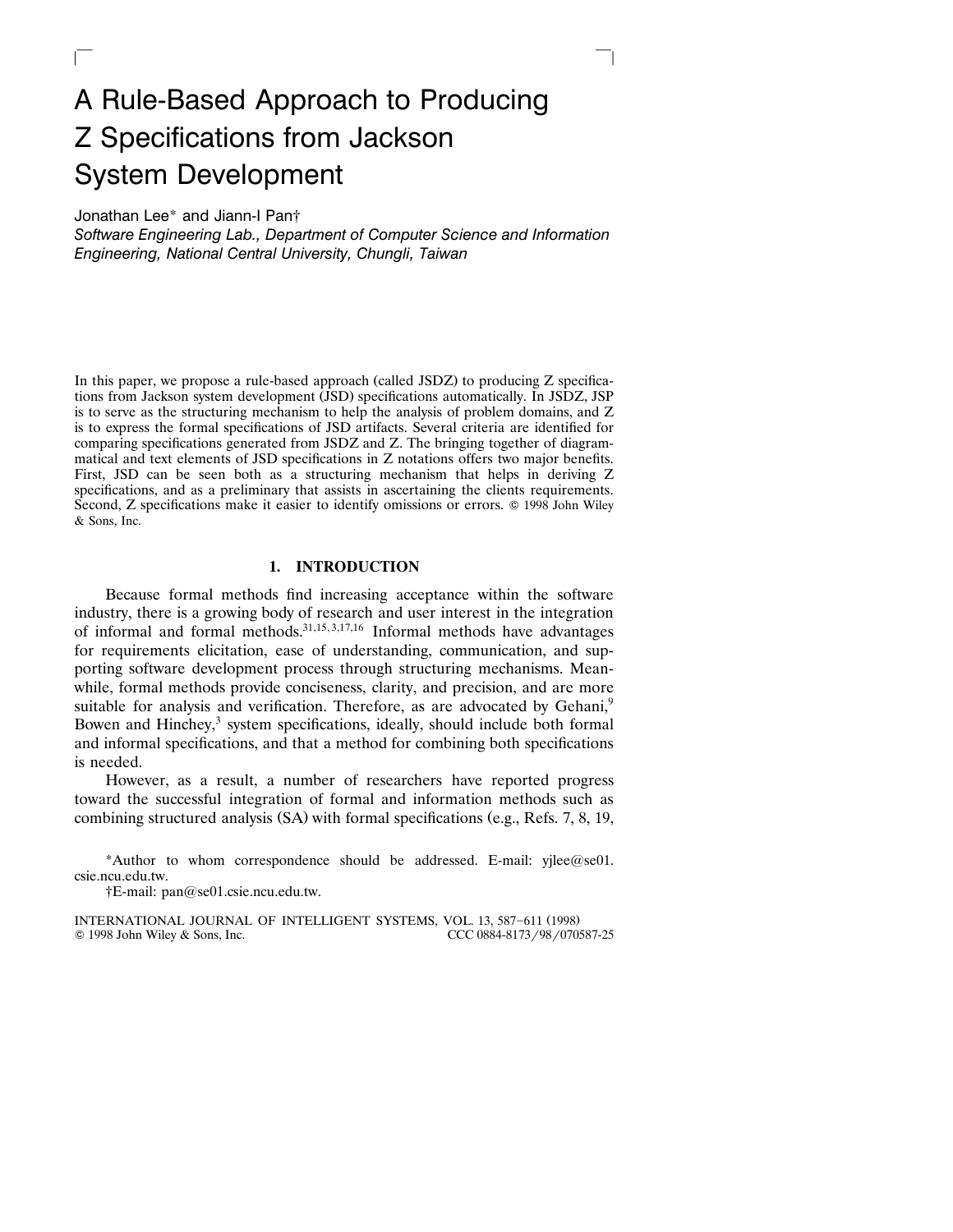24, 25), integrating object-oriented analysis (OOA) and formal specifications (e.g., Refs.  $10$ ,  $12$ ,  $2$ ,  $18$ ), as well as transforming JSD to formal notations (e.g., Refs. 28).

The focus of this paper is on the use of  $Z^{27}$  as the formal notation to express JSD requirements specifications, called JSDZ. The transformation in JSDZ is achieved using a rule-based approach (in CLIPS Ref. 5) that enables the derivation of Z specifications from JSD artifacts automatically. The transformation heuristics are outlined below.

In JSDZ, a model process in the modeling phase is treated as an active entity that requires an operation on its data store to add a new instance to the collection of existing instances. The model process is thus translated into a state schema, and its related operations are converted into the operation schemas with instances set that can be modified by the operations. State invariants are captured in the entity-action list as constraints, which are then described as state invariants in the state schema. The time-ordering relationship in the structure diagram is transformed into a collection of transition constraints using the axiomatic description to serve as a global constraint to restrict the ordering relationship of the related operations.

In the network phase, a function process in the network phase is manifested through an operation schema. State vectors and their related functions are treated as a collection of query operation schemas. Data streams are implemented by read and write operations. Cardinality relationships between processes are translated into Z notations based upon the notion of rough merges. These are illustrated using the problem domain of the library system.<sup>30</sup>

We first give an overview of JSD in the next section. The proposed approach that guides the mapping from JSD specifications to Z notations is fully discussed in Section 3. Related work is introduced in Section 4. In Section 5, several important issues such as structuring mechanism, criteria for comparing specifications, etc. are discussed. Finally, we summarize the benefits of our approach and outline our future research plans.

# **2. JACKSON SYSTEM DEVELOPMENT OVERVIEW**

Jackson system development  $(ISD)^{14}$  is a method originated by Michael Jackson for software development. Variations of JSD have been proposed. We will base our discussion on the features discussed in Ref. 4. JSD specifications are mainly composed of a distributed network of sequential processes. Each process can have its own local data. The communication between processes is achieved by reading and writing messages (data stream) and by read-only access to one another's data (state vector). The JSD specification is initiated from a particular set of *model processes* (or entities). New processes are added to the specification by connecting them to the model. There are three main phases in the JSD method.

• Modeling phase: Model processes (or entities) and their actions are selected and defined.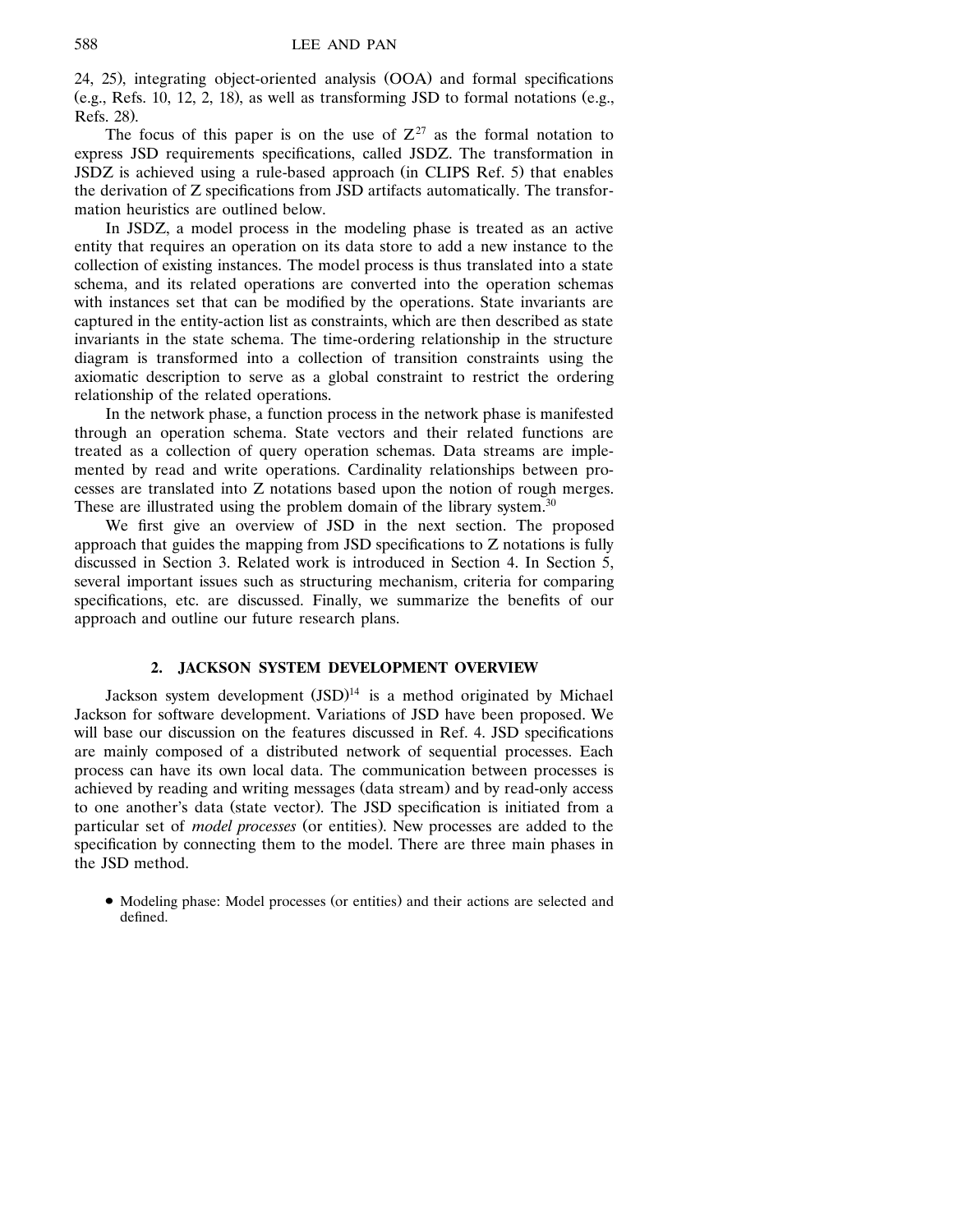- Network phase: The relationships between model processes and function processes are established, and are represented by the system specification diagram  $(SSD)$ .
- <sup>v</sup> Implementation phase: The processes and their data are fitted onto the available processor and storage devices.

In the following sections, we will only concentrate on the modeling and network phases. The library system is used as an example to illustrate both the JSD methodology and the proposed approach for transforming JSD specifications to Z. The problem description of the library system is summarized below.<sup>30</sup>

Consider a small library database with the following transactions:

- $(1)$  Check out a copy of a book. Return a copy of a book.
- $(2)$  Add a copy of a book to the library. Remove a copy of a book from the library.
- $(3)$  Get the list of books by a particular author or in a particular subject area.
- (4) Find out the list of books currently checked out by a particular borrower.
- (5) Find out what borrower last checked out a particular copy of a book.

There are two types of users: staff users and ordinary borrowers. Transactions 1, 2, 4, and 5 are restricted to staff users, except that ordinary borrowers can perform transaction 4 to find out the list of books currently borrowed by themselves. The database must also satisfy the following constraints:

- $(c<sub>1</sub>)$  All copies in the library must be available for check-out or be checked out.
- $(c_2)$  No copy of a book may be available and checked out at the same time.
- $(c_2)$  A borrower may not have more than a predefined number of books checked out at one time.

## **2.1. Modeling Phase**

The first step in the modeling phase is to find entities and actions related to each entity. An entity-action list is used to specify the entities, related actions and their attributes needed in a system. To extend JSD, we incorporate constraints into the entity-action list so that the state invariant can be included in the state schema. $\ddagger$  The second constraint (c<sub>2</sub>), for example, is defined as the exclusive or of INLIB and ONLOAN to indicate that no copy of a book can be both in the library and on loan at the same time. The entity-action lists for the entities *Book* and *User* in the library system are shown in Figure 1.

In JSD specifications, a model process is composed of a set of ordering actions and is denoted by a structure diagram. A structure diagram is a tree structure, the leaves are actions, all other components describe either sequence, iteration, or selection relationships between actions or between group of actions. Iterations are denoted by the "\*" in the top right corner of the constituent box, and the selections are denoted by the " $\degree$ ". Figure 2(a) shows that A is a sequence

<sup>‡</sup>Similar ideas about the inclusion of constraints in an object representation can be found in  $BON<sup>22</sup>$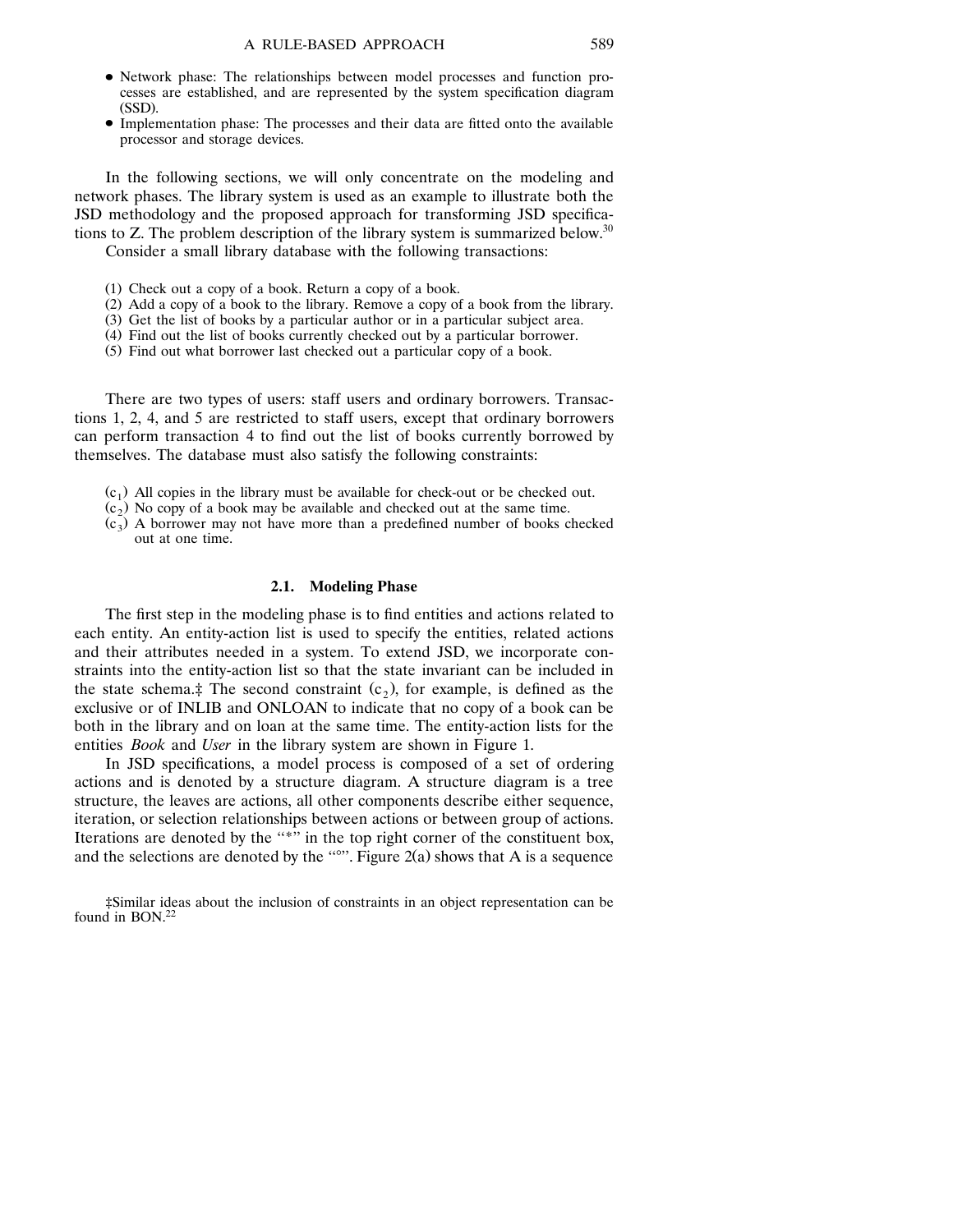| Entity         | <b>Attributes</b>                  | Type                             |
|----------------|------------------------------------|----------------------------------|
| <b>Book</b>    | m                                  | <b>BOOK_ID</b>                   |
|                | DATE ADDED                         | <b>DATE</b>                      |
|                | TITLE                              | TEXT                             |
|                | <b>SUBJECT</b>                     | TEXT                             |
|                | <b>AUTHOR</b>                      | <b>SET OF TEXT</b>               |
|                | LAST BORROWER USER ID              |                                  |
|                | DATE LENT                          | <b>DATE</b>                      |
|                | DATE RETURNED DATE                 |                                  |
|                | INLIB                              | <b>BOOLEAN</b>                   |
|                | <b>ONLOAN</b>                      | <b>BOOLEAN</b>                   |
|                | DATE REMOVED DATE                  |                                  |
|                | <b>Action Attributes</b>           | Type                             |
| Add            | m                                  | <b>BOOK ID</b>                   |
|                | DATE OF ADDED                      | DATE                             |
|                | TITLE                              | TEXT                             |
|                | <b>SUBJECT</b>                     | TEXT                             |
|                | <b>AUTHOR</b>                      | <b>SET OF TEXT</b>               |
| Check out ID   |                                    | <b>BOOK ID</b>                   |
|                | <b>BORROWER</b>                    | USER ID                          |
|                | DATE OF LEND                       | <b>DATE</b>                      |
| Give back ID   |                                    | <b>BOOK ID</b>                   |
|                | DATE OF RETURN DATE                |                                  |
| Remove         | m                                  | book id                          |
|                | DATE OF REMOVE DATE                |                                  |
| Constraints    |                                    | Definition                       |
| {x xeBOOK ID}= |                                    | All copies in the library        |
|                | Kx x∈BOOK_ID^x.INLIB=TRUE}∪        | must be available                |
|                | <b>{x xEBOOK_ID^x.ONLOAN=TRUE}</b> | or be checked out.               |
|                |                                    | No copy of a book may            |
|                | INLIB=TRUE^ONLOAN=FALSE            | be both available and            |
|                | INLIB=FALSE^ONLOAN=TRUE            | checked out at the same<br>time. |

| Entity           | <b>Attributes</b>        | Type                    |
|------------------|--------------------------|-------------------------|
| User             | m                        | user id                 |
|                  | <b>NAME</b>              | TEXT                    |
|                  | LIMIT                    | N                       |
|                  | LOAN COUNT               |                         |
|                  | DATE_OF_LAST_ACTION_DATE |                         |
|                  | <b>BOOK LIST</b>         | <b>SET OF BOOK ID</b>   |
| Action           | <b>Attributes</b>        | Type                    |
| Join             | m                        | <b>USER ID</b>          |
|                  | <b>NAME</b>              | <b>TEXT</b>             |
|                  | LIMIT                    | N                       |
|                  | <u>DATE OF JOIN</u>      | <b>DAT</b>              |
| Lend             | תו                       | user id                 |
|                  | DATE OF LEND             | DATE                    |
| Return           | m                        | user id                 |
|                  | DATE OF RETURN           | <b>DATE</b>             |
| Leave            | m                        | user id                 |
|                  | DATE OF LEAVE            | <b>DATE</b>             |
| Constraints      |                          | Definition              |
| LIMIT≤LOAN_COUNT |                          | A borrower may not have |
|                  |                          | more than a predefined  |
|                  |                          | number of books checked |
|                  |                          | out at one time.        |
|                  |                          |                         |

**Figure 1.** Entity-action lists of the library problem.

component, which means that A contains one B action, followed by one C action, followed by one D action. Figure  $2(b)$  shows that A is a selection component, which means that A consists of either exactly one B action or exactly one C action or exactly one D action. Figure  $2(c)$  shows that A is an iteration component, which means that A contains zero or more B actions.



(a) Sequence (b) Selection (c) Iteration

**Figure 2.** Structured diagrams: (a) sequence, (b) selection, (c) iteration.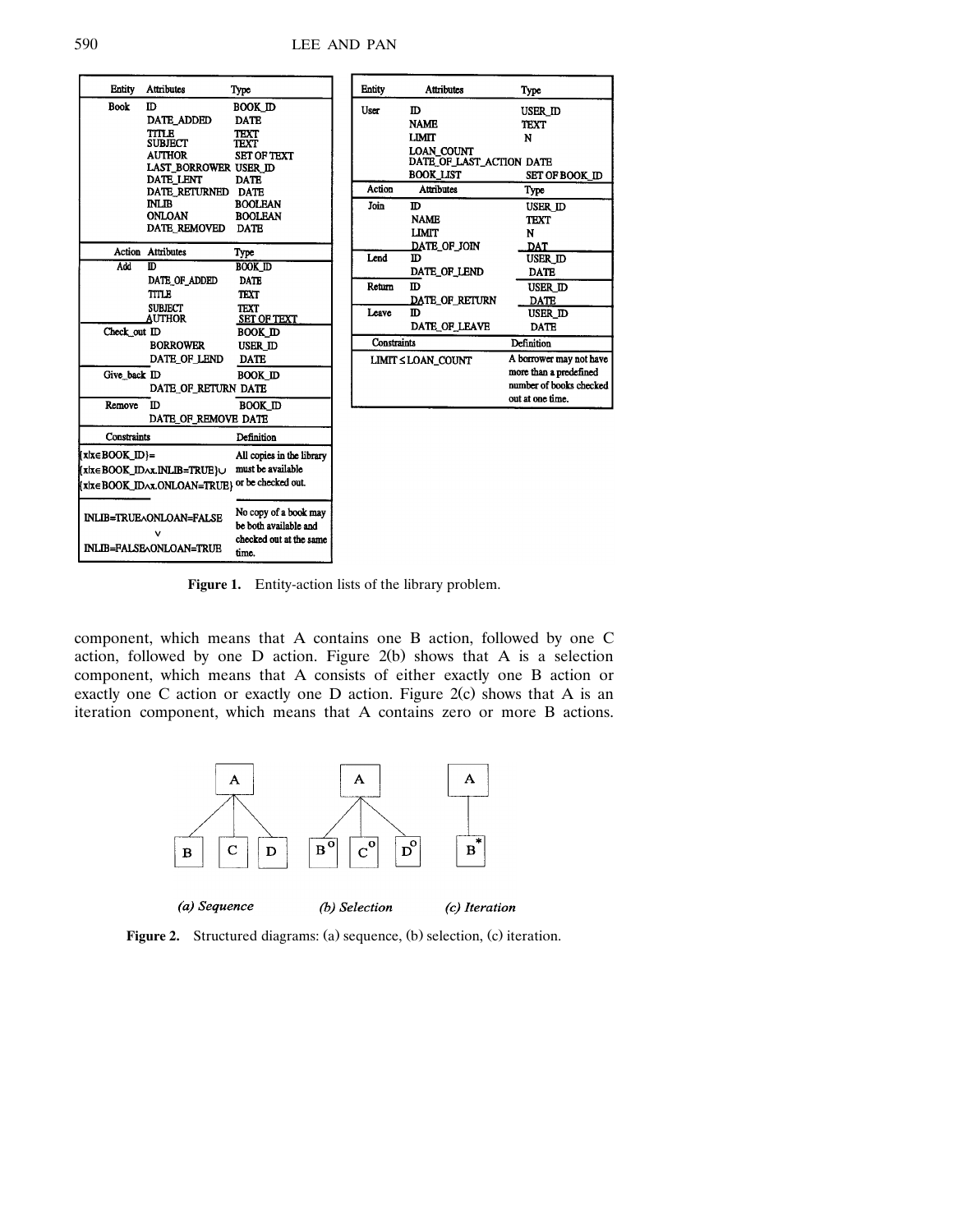

**Figure 3.** Structure diagrams for the library system: (a) the structure diagram of book, (b) the structure diagram of user.

Notice that the first action associated with an entity in the structure diagram plays a role of creating instances of the associated entity; whereas, the last action is in charge of destroying all the instances of the entity.

Having built a model process, we need to define data items and basic operations to describe the detailed meaning of the model process. The actions define what happens and the data define what is to be remembered about what has happened. The model processes can then be transformed into the equivalent structure text. Figure 3 shows the result of the modeling phase, namely, structured diagrams that include basic operations for the book and user entities.

### **2.2. Network Phase**

The result of the modeling phase is a set of disconnected processes. In the network phase, input and output processes are added and connected to the model processes (e.g., *Book* in Fig. 4) to build the network of potentially concurrent processes. The network is described in a system specification diagram (SSD). The SSD notations are shown in Figure 5. In this phase, three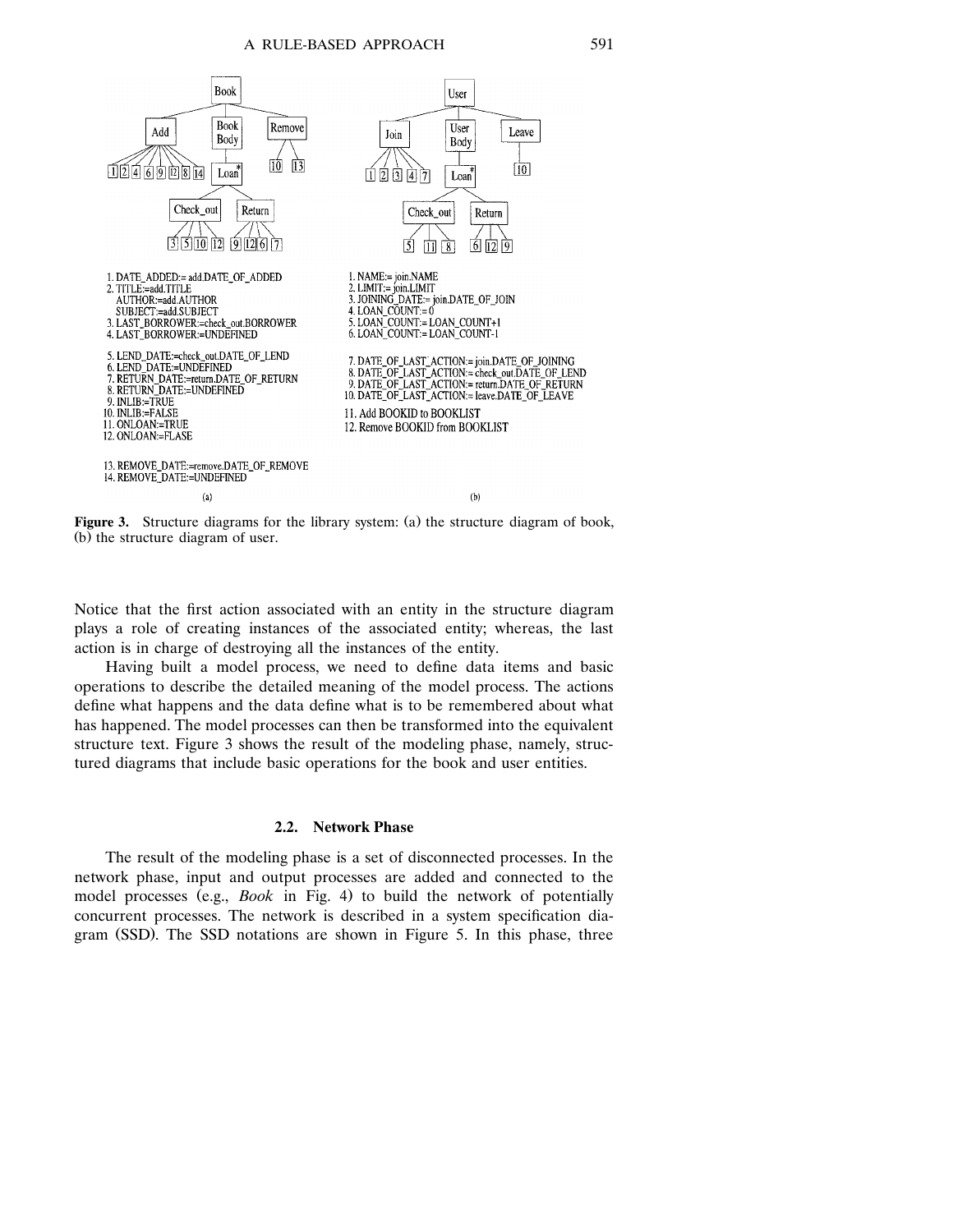

**Figure 4.** SSD for the library systems.

different types of function process can be included into the network: input function process, information function process, and interactive function process.

Input function processes collect data from the real world, check them for errors, and pass them on to the model process if they are correct, reject them by producing an error message otherwise. All the input processes together constitute the input subsystem.



**Figure 5.** SSD notations.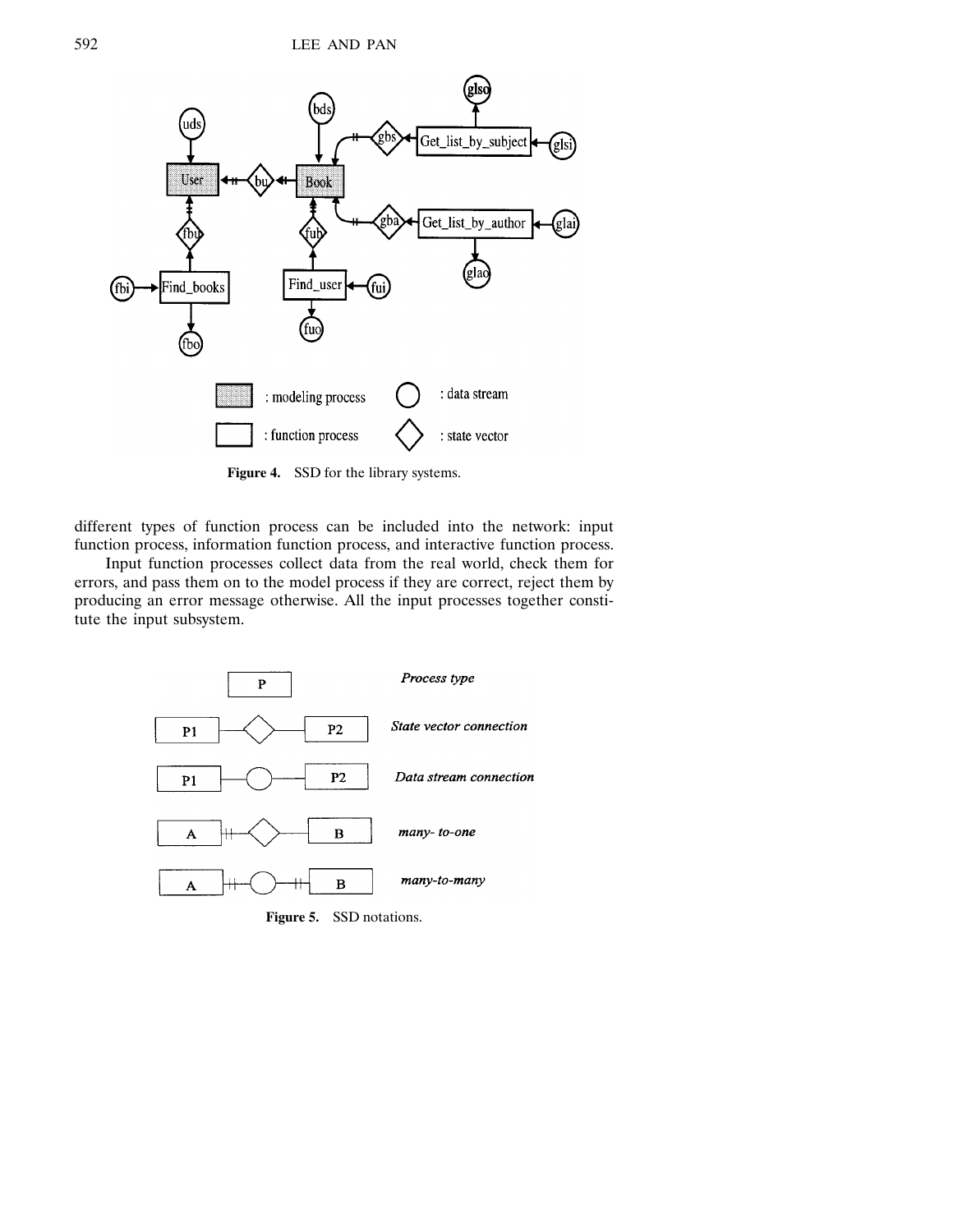Information function processes extract information from the model in order to compute the required system outputs. The system's outputs must be definable in terms of the model, namely, actions, action attributes, and entity attributes. If this is not possible, the model must be elaborated by defining new actions and entity attributes. In Figure 4, the *Find\_books*, *Find\_user*, *Get\_list\_by\_subject*, and *Get\_list\_by\_author* are information function processes. *Find\_books* receives a user identity and outputs the books list of books that the user borrowed. *Find user* receives a book identity to find a particular user who has borrowed the book. *Get–list–by–author* gets all the books that were written by a particular author. *Get\_list\_by\_subject* gets all the books that are associated with a particular subject.

Interactive function processes generate system actions. System actions can be considered as external actions that are created by the system itself. In most cases the interactive function process needs information from model processes to generate the system actions. Interactive function processes are like information function processes, except that they produce inputs into the model processes instead of system outputs. There are two communication mechanisms between processes in JSD.

- $\bullet$  State vector: A state vector (SV) connection constitutes a read-only access from a process to the local data of another process.
- $\bullet$  Data stream: A data stream (DS) is a first-in-first-out data queue with infinite capacity.

In Figure 4, the *fbu*, *gbs*, etc. are state vectors, and the *fbi*, *fbo*, etc. are data streams. For example, a user identity is stored in the *fbi* data stream, and read in by the *Find<sub>-books</sub>*. The *Find<sub>-books</sub>* process inspects the data in *User* to retrieve the user's borrowed books list, and puts the list on the *fbo* data stream.

The internals of a function process (called a process structure) are developed with JSP (see Fig. 6). The process structure is deduced from its in and out data (time) structure. All the operations required to produce the output are first



**Figure 6.** Process structures in the library system.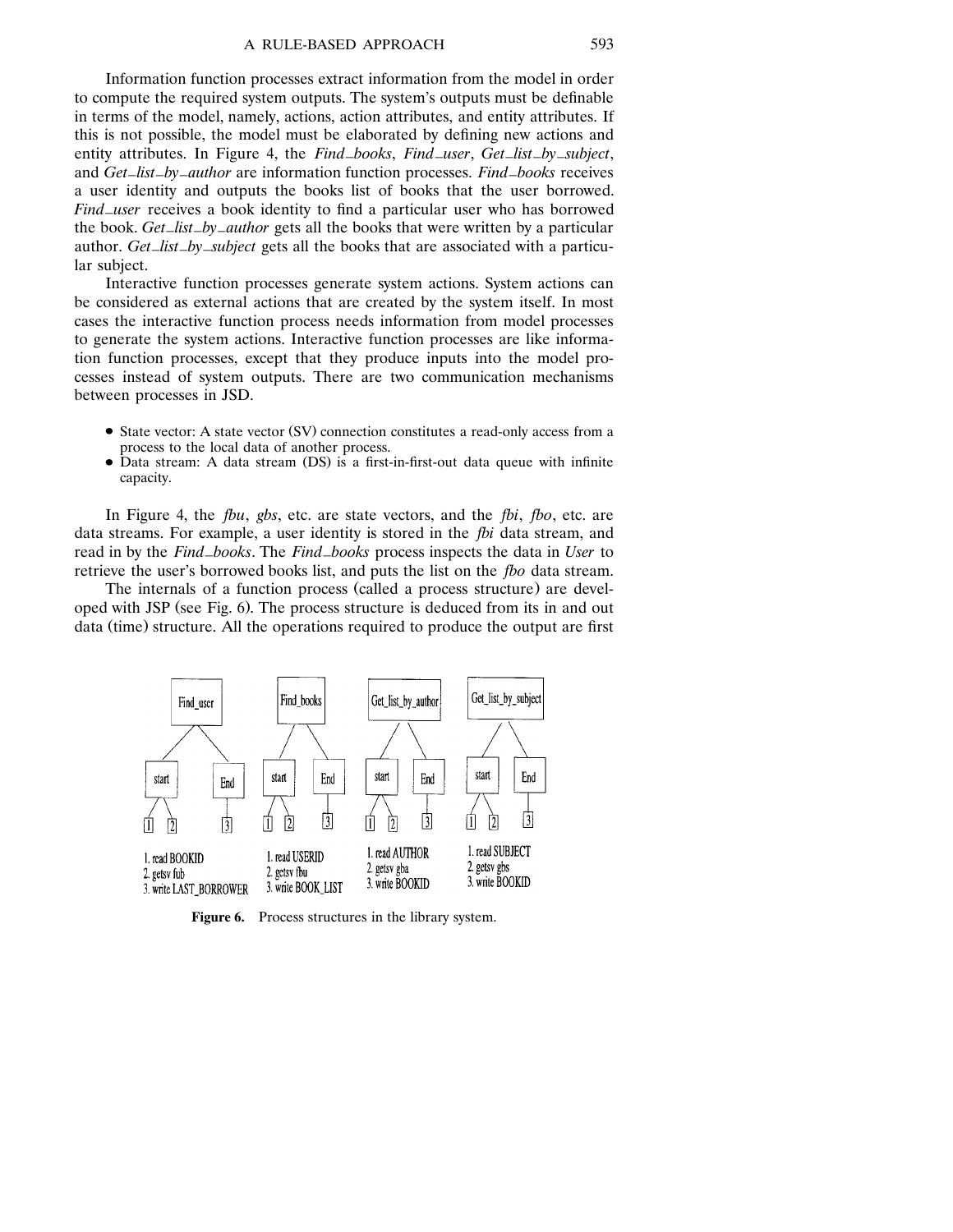defined in an operation list, and allocated to the appropriate components in the process structure. Conditions have to be specified for each iteration and selection component. The cardinality relationship between processes could be either one-to-one, one-to-many, or many-to-many (see Fig. 5), which is to capture the notion of multiplicity of a process (i.e., multiple instances). After completing all function processes and communicating them with modeling processes using SV and DS, an SSD is established (see Fig. 4 for a complete SSD of the library system).

In the next section, the proposed approach JSDZ is fully discussed and is illustrated step-by-step using the library system.

# **3. EXPRESSING JACKSON SYSTEM DEVELOPMENT SPECIFICATIONS IN Z NOTATIONS**

In JSDZ, a model process in the modeling phase is treated as an active entity that requires an operation on its data store to add a new instance to the collection of existing instances. The model process is thus transformed into a state scheme, and its related operations are converted into operation schemas with an instances set that can be modified by the operations. State invariants are captured in the entity-action list as constraints, which will then be described as state invariants in the state schema. The time-ordering relationship in a structure diagram is transformed into a collection of transition constraints and then grouped under an axiomatic description. In the network phase, a function process in JSD specifications is manifested by an operation schema. Cardinality relationships between processes are translated into Z notations based upon the notion of rough merges.

JSDZ is implemented using JAVA and CLIPS, JAVA is used to build a uniform user interface. CLIPS is used to implement the proposed rule base to transform JSD artifacts into Z specifications. The inputs to the rule base are a collection of initial knowledge, represented as facts in CLIPS, based on the entity-action list, the structure diagram and the system specification diagram from the JSD artifacts. The outputs of JSDZ are Z specifications in LaTeX format. Windows of the JSDZ tool are shown in Figures 7 and 8.

# **3.1. Transferring the Jackson System Development Artifacts into CLIPS Facts**

The rule base in JSDZ encompasses two main modules: modeling and networking module, each of which consists of a collection of heuristics (described in Sections 3.2 and 3.3) to facilitate the transformation. The JSD artifacts are represented as facts to form the input for the JSDZ rule base. In JSDZ, the related information in an entity, such as the entity name, attributes, actions, basic operations, etc., are captured using a *deffacts* in CLIPS. Referring to our example, part of the information in the *BOOK* entity can be represented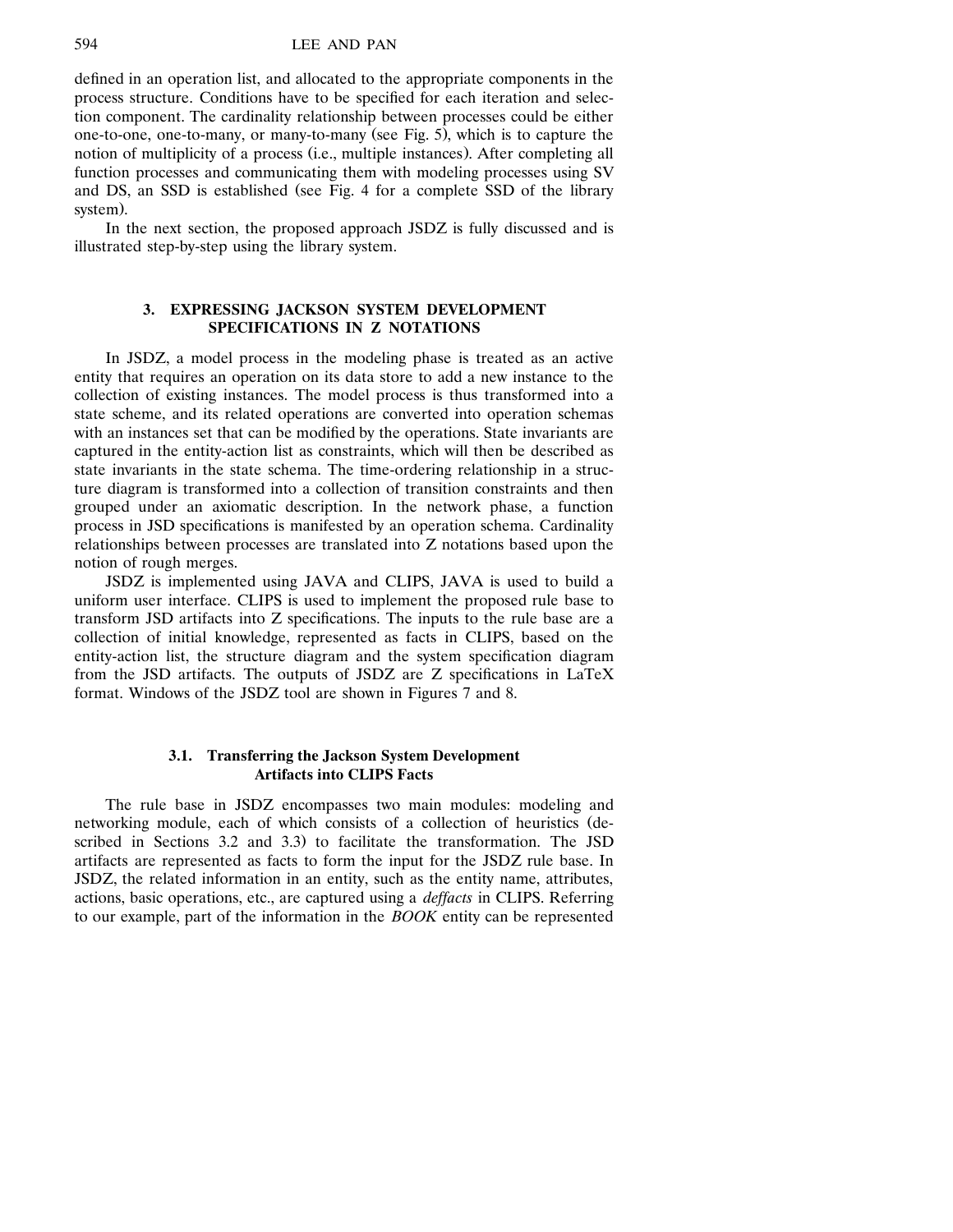

**Figure 7.** A window of modeling phase in JSDZ tool.

# in the *Book* deffacts as follows§:

```
(deffacts MAIN::Book
   EntityActions (EntityName Book)
      (ActionNames add check\_out give\_out give\_back
       remove))
   (EntityAttributes (EntityName Book)
      (Attributes ID DATE\_ADDED TITLE SUBJECT AUTHOR
       LAST\_BORROWER
                   LEND\_DATE RETURN\_DATE INLIB ONLOAN
                   REMOVE\L{DATE}(Types BOOK\_ID DATE TEXT TEXT SET-TEXT USER\_ID DATE
       DATE BOOLEAN BOOLEAN DATE))
(Action (EntityName Book) (ActionName add)
        (Attributes ID DATE\_OF\_ADDED TITLE SUBJECT AUTHOR)
        (Types BOOK\_ID DATE TEXT TEXT SET-TEXT))
      (BasicOperation (EntityName Book) (ActionName add)
        (Op DATE\_ADDED " = " add.DATE\_OF\_ADDED))
      (BasicOperation (Entity Name Book) (ActionName add)
        (Op TITLE " = " TITLE))
                   :
                   :
)
```
§For details about the CLIPS rules and facts in JSDZ, see Appendix A.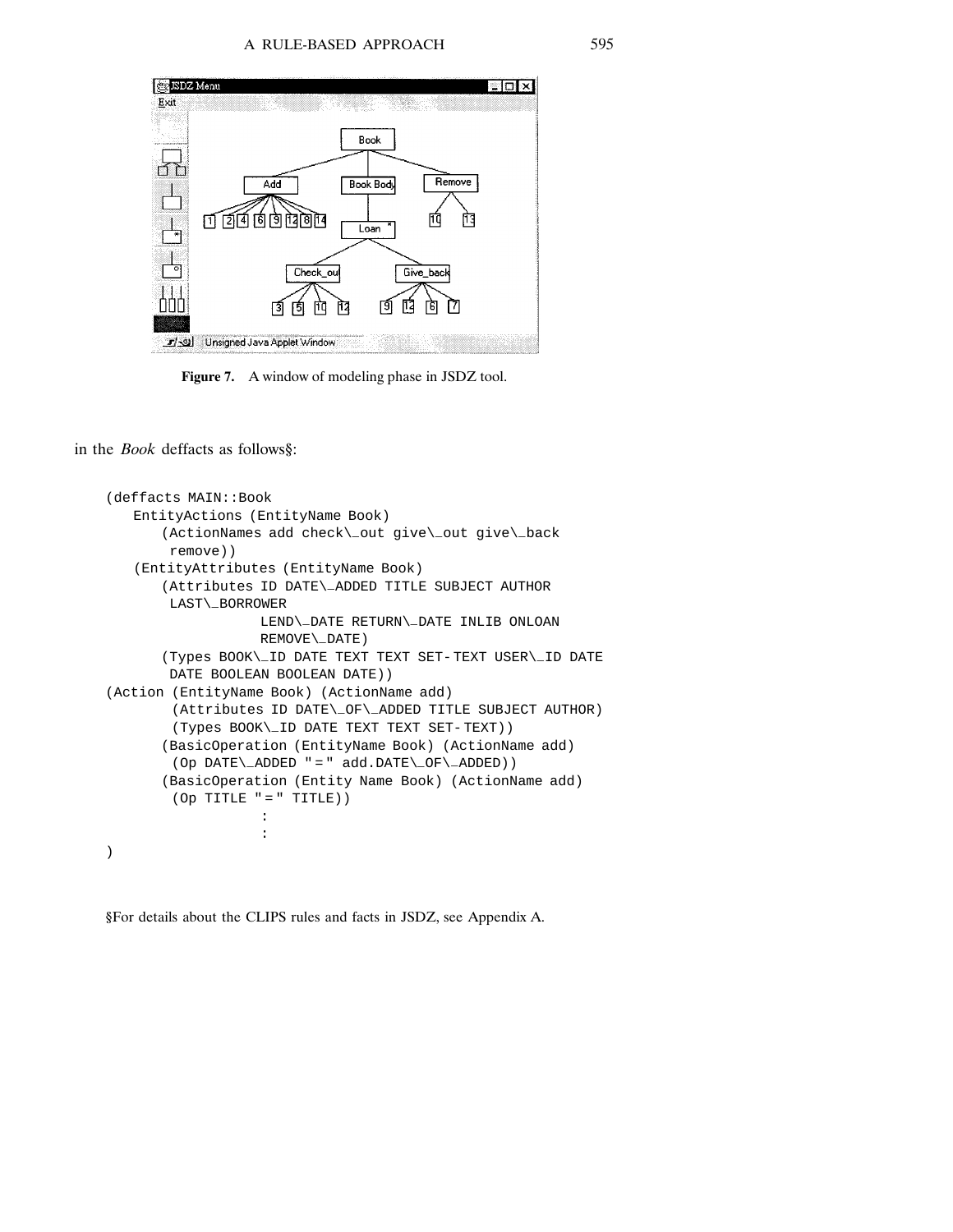

Figure 8. An output of Z specifications.

# **3.2. Modeling Phase**

1. Define given sets for all types of attributes based on the entity-action list. Consider the library system, the types needed in the system are described as follows:

 $[ \overline{BOOLEAN}, \overline{BOOK\_ID}, \overline{USER\_ID}, \overline{TEXT}, \overline{DATE} ]$ 

*REPORT* :: = " remove\_date is unknown" |" last\_borrower is unknown"<br>|" lend\_date is unknown" |" return\_date is unknown"

2. Define a state schema, treated as a type for each entity where its signature is depicted using the attributes in the entity-action list. From the same example, the *Book* state schema is defined for the entity *Book*.

*Book id*: *BOOK\_ID*<br>*date\_added* : *DATE title* : *TEXT subject* : F *TEXT author* : F *TEXT*  $last\_borrower : USER\_ID$  $date$ *-lent* : DATE  $date\_returned$  : DATE *inlib* : *BOOLEAN onloan* : *BOOLEAN date removed* : *DATE*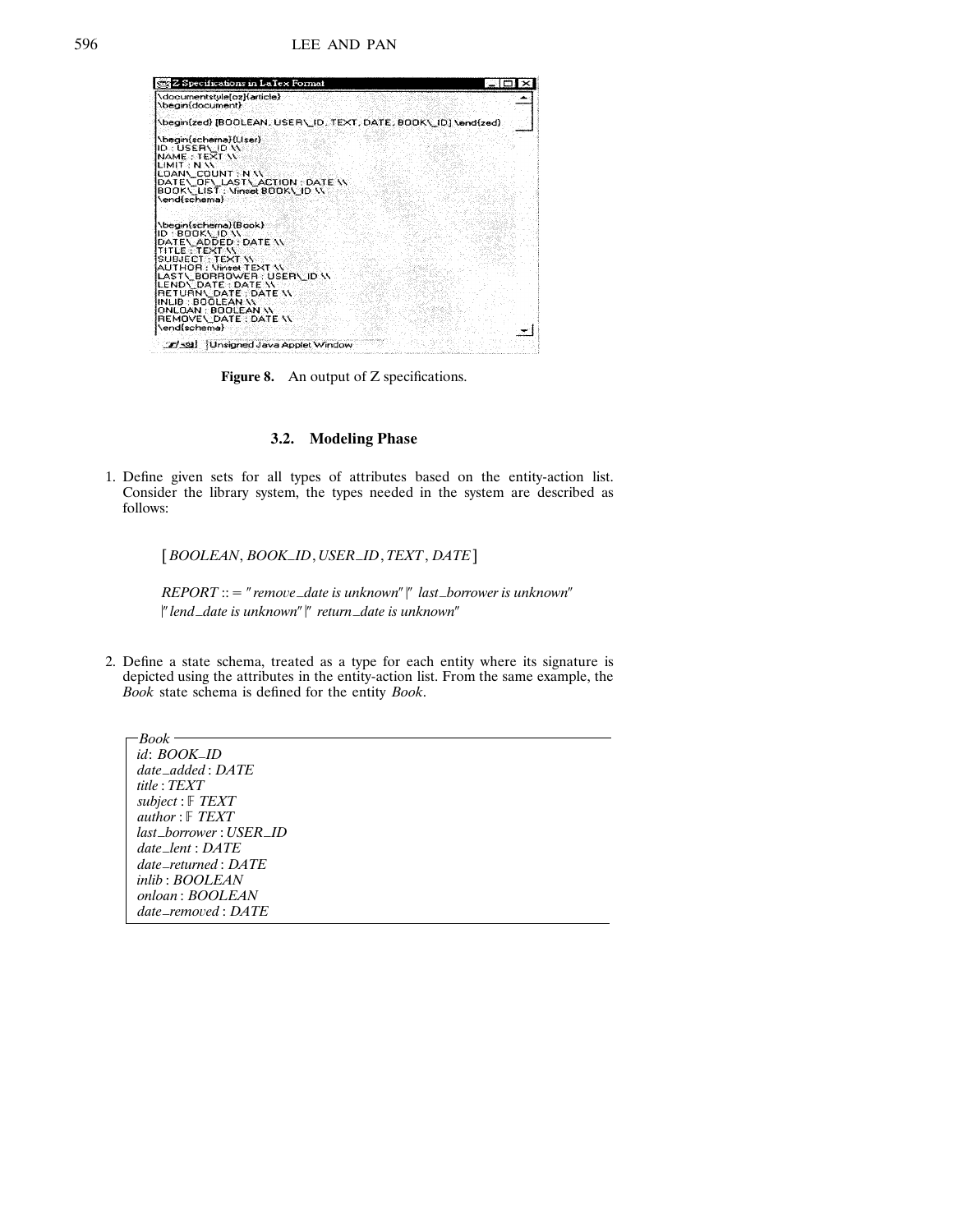3. Create a data-store state schema to represent an instances set for each entity. In each data store, the schema defined for each entity in the previous step is treated as a type, and an identity is required to uniquely identify each instance. In the same example, there is a data-store state schema *Book* SET, where *books* is a subset of the type *BOOK* and *idbook* is an identifier. Thus,

*Book SET* ] *books*: <sup>F</sup> *Book* 6 *idbook* : *BOOK ID Book* ]  $\overline{\forall b : Book \bullet b \in books} \Rightarrow b.id = idbook^{-1}(b)$ ran *idbook*s *books*

4. Specify the state invariant in the data-store state schema. In JSD, the state invariant is not considered at all. Based on our enhanced version of the entity-action list, constraints in the list are utilized to specify the state invariants explicitly. In our example, the  $(c<sub>2</sub>)$  constraint is converted into the formula  $\forall b$ :  $Book \bullet b \in books \Rightarrow ((b.inlib = true \land b.on loan = false) \lor (b.inlib = false \land$  $b$ *.onloan* = *true*)). Therefore,

 $-Book\_SET$ *books*: F *Book* 6 *idbook* : *BOOK ID Book* ]  $\forall b : Book \circ b \in books \Rightarrow b. \text{ id} = idbook^{-1}(b)$ ran *idbook*s *books*  $books = \bigcup \{b : Book \mid b \in books \bullet b. inlib = true\}$  $\cup \bigcup \{b : Book \mid b \in books \bullet b. on loan = true\}$  $\forall b : Book \bullet b \in books \Rightarrow$  $((b. *inhib* = *true* \wedge *b*.*on loan* = *false*) \vee (b. *inlib* = *false* \wedge *b*.*on loan* = *true*))$ 

5. Initialize the data-store schema for each entity to specify the initial state. The initialization of a system can be regarded as a special kind of operation that creates a state out of nothing; there is no before state, simply an after state with its variables decorated. The initial state is described by means of the schema *Init Book SET'*, where the schema *Init Book SET* is defined as follows,

*Init Book SET* ] ] *books*: <sup>F</sup> *Book* 6 *idbook* : *BOOK ID Book* ] *books* =  $\varnothing$  $idbook = \varnothing$ 

6. Define an operation schema for each action of an entity, and its signature according to the entity-action list. If an action changes its associated data store, attach the  $\Delta$  notation to its associated data store to indicate the change; otherwise, use the  $\Xi$  notation. If an action is shared by more than one entity, include all their related data stores in the declaration part. The signature portions of the operation schemas for *add* and *remove* actions of the book entity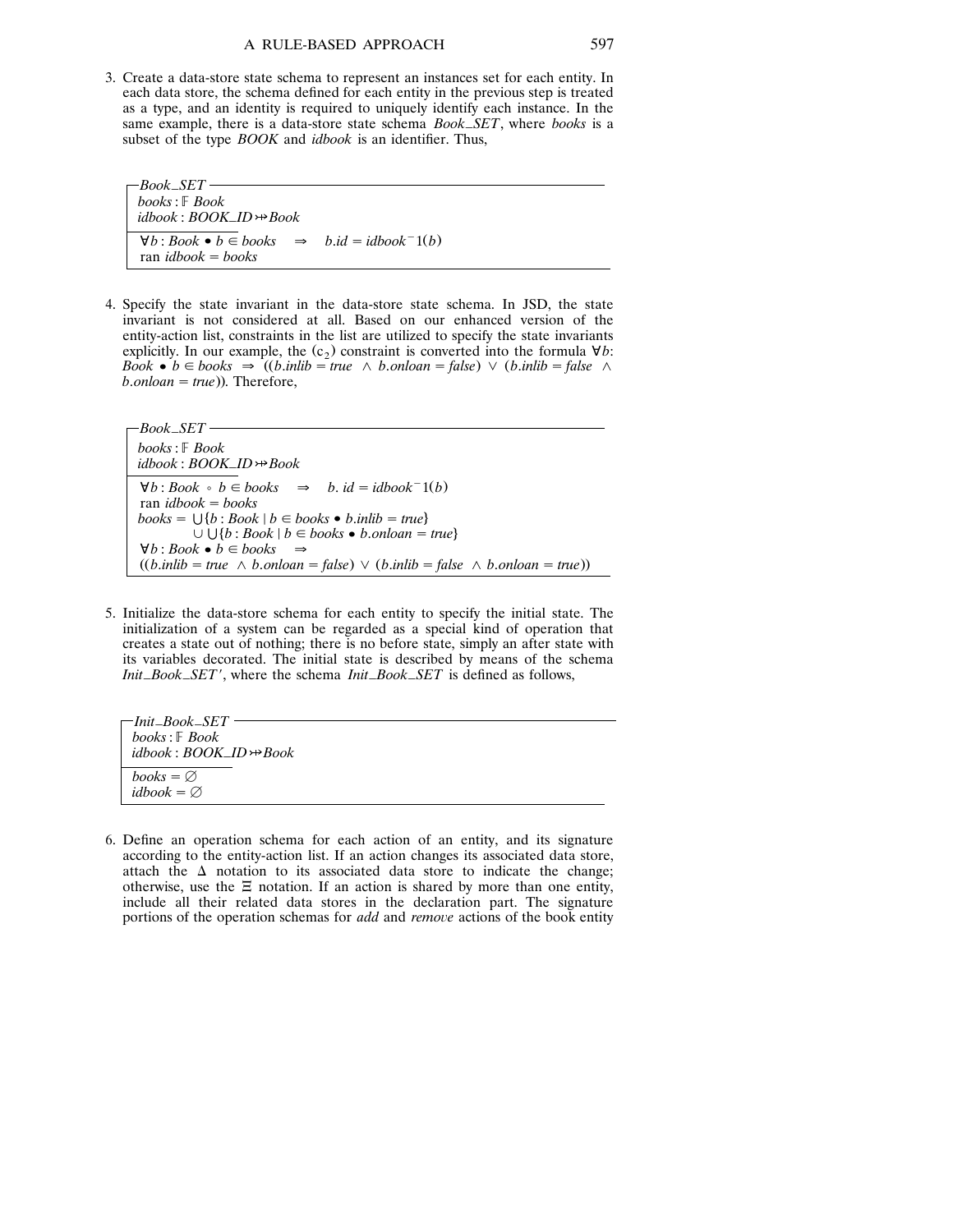are described below, respectively,

*add* — *add* SET <sup>D</sup>*Book SET* ] *book* : *Book* rep\_return\_date! : Report<br>rep\_lend\_date! : Report<br>rep\_last\_borrower! : Report<br>id? : BOOK\_ID<br>date\_of\_added? : DATE *title*? : *TEXT subject*? : *TEXT author*? : F *TEXT*

*remo*¨*e* <sup>D</sup>*Bo SET* ] *book* : *Book*  $date\_of\_remove$ ? : *DATE* 

7. Include the basic operations of the action in the predicate part of the operation schema to illustrate the postconditions of the operation. To reflect the semantics of the first and last actions of an entity, the creation and destruction of instances of the entity also need to be specified. For example, the *add* action is treated as an operation that can create new instances to be included into the existing instances set, *BOOK\_SET*, namely, *books'* = *books*  $\cup$  {*book*}; while, the *remove* action will delete an instance from the instances set, that is, *books'* = *books'*  ${book}$  and  $idbook' = {id?} \triangleleft idbook$ . Hence,

```
add
DBook SET ] book : Book
rep_return_date! : Report<br>rep_lend_date! : Report<br>rep_last_borrower! : Report<br>id? : BOOK_ID<br>date_of_added? : DATE
title? : TEXT
subject? : TEXT
author? : F TEXT
id? \notin \text{dom } idbookbook.id' = id?book.data\_added' = date_of\_added?<br>book.title' = title?book.subject' = subject?
book. \textit{author'} = \textit{author?}book.inlib' = true
book. on loan' = falseidbook' = idbook \oplus \{id? \rightarrow book\}books' = books \cup {book}<br>rep_last_borrower! = " last_borrower is unknown"
rep_lend_date! = " lend_date is unknown"<br>rep_return_date! = " return_date is unknown"<br>rep_remove_date! = " remove_date is unknown"
```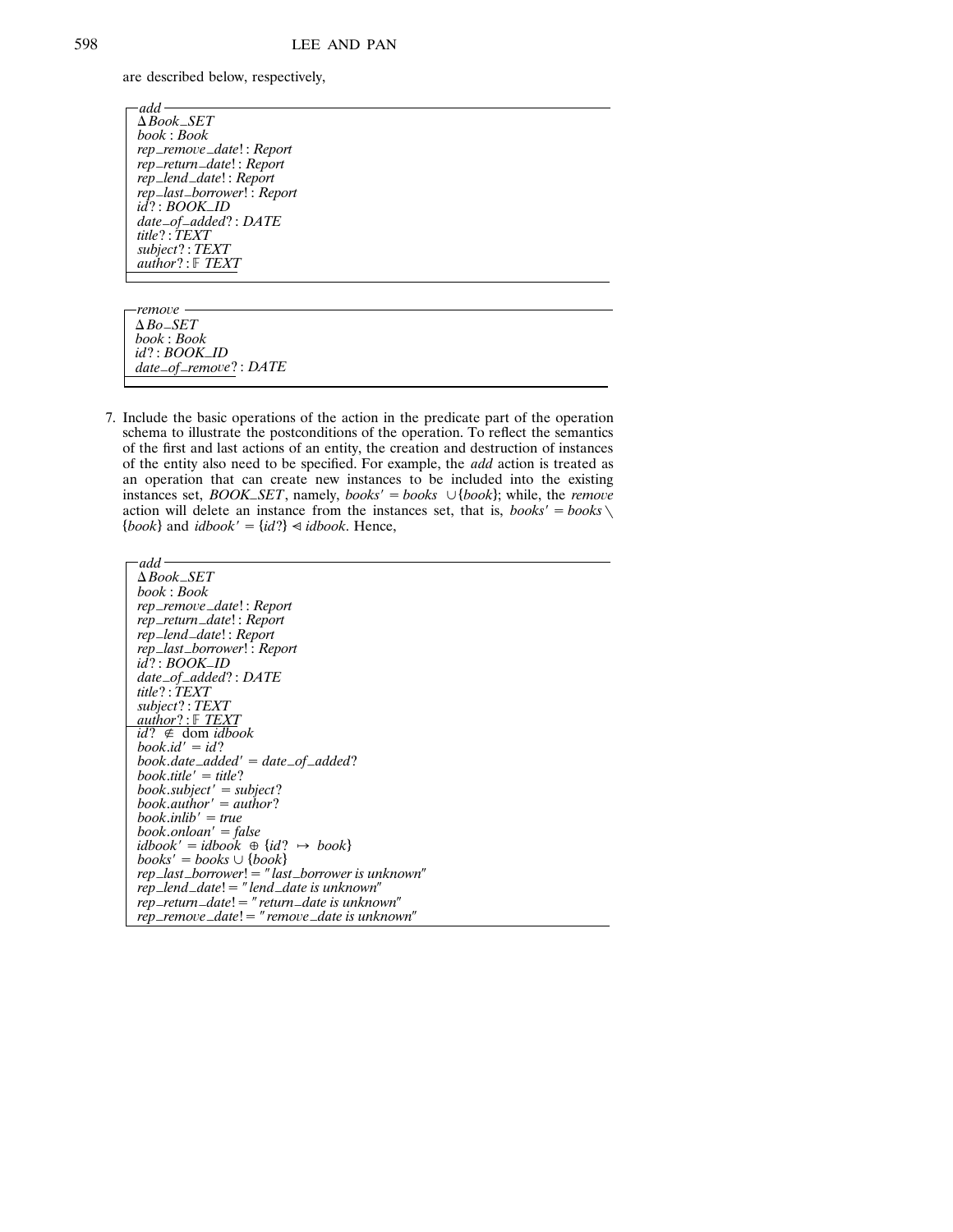| -remove                                  |
|------------------------------------------|
| $\triangle$ Book_SET                     |
| book : Book                              |
| $id$ ?: $BOOK$ _ID                       |
| date_of_remove?: DATE                    |
| $id? \in \text{dom} idbook$              |
| $book = idbook(id?)$                     |
| $book. in lib' = false$                  |
| $book$ .remove_date' = date_of_remove?   |
| $books' = books \setminus \{book\}$      |
| $idbook' = \{id?\} \triangleleft idbook$ |

8. Convert the time-ordering relationship in each structure diagram into a collection of transition constraints  $\parallel$  and include these constraints in an axiomatic description to serve as a global constraint for restricting actions involved in each entity. For example, the time-ordering relationship for the book entity in Figure 3 can be represented using regular expressions as  $Add$ , (Check–out, Give\_back)\*, Remove), which can then be converted into three transition constraints. That is, one constraint is an *add* action that performs the *checkout* or *remove* actions that happened; another constraint is a *checkout* action that performs the *remove* action that happened; the other constraint depicts a *return* action that performs the *remove* or *checkout* actions that occurred. A basic type [STATE] and a free type *Book\_actions* are defined first. In the axiomatic description, three formulas are specified in the predicate part to show the constraints on transitions of operations of the *Book* entity. Thus

 $[STATE]$ *Book\_actions* :: = *Add*  $\langle \langle add \rangle \rangle$  [*Checkout*  $\langle \langle checkout \rangle \rangle$  | *Return*  $\langle \langle return \rangle \rangle$  | *Remove*  $\langle \langle remove \rangle \rangle$ 

 $R: \mathbb{P}(STATE \times Book\_actions \times STATE)$  $\forall s0, s1: STATE; \exists s2, s3: STATE; (s0, add, s1), (s1, checkout, s2),$  $(s1, remove, s3) \in R$  $\bullet$  (*s*0, *add*, *s*1)  $\Rightarrow$  (*s*1, *checkout*, *s*2)  $\vee$  (*s*1, *remove*, *s*3)  $\forall s1, s2: STATE; (s1, checkout, s2), (s2, return, s1) \in R$  $\bullet$  (s1, *checkout*, s2)  $\Rightarrow$  (s2, *return*, s1)  $\forall s1, s2$ ; *STATE*;  $\exists s3$ ; *STATE*;  $(s2, return, s1)$ ,  $(s1, remove, s3)$ ,  $(s1, \text{checkout}, s2) \in R$  $\bullet$  (*s*2, *return*, *s*1)  $\Rightarrow$  (*s*1, *remove*, *s*3)  $\vee$  (*s*1, *checkout*, *s*2)

#### **3.3. Network Phase**

## *Data Stream*

A data stream is a first-in-first-out data buffer with infinite capacity, and two operations are defined in a data stream: *read* and *write*. To express the data stream in  $Z$ , we have distinguished two types of data stream:  $(1)$  if a data stream

This technique is adopted from Ref. 29.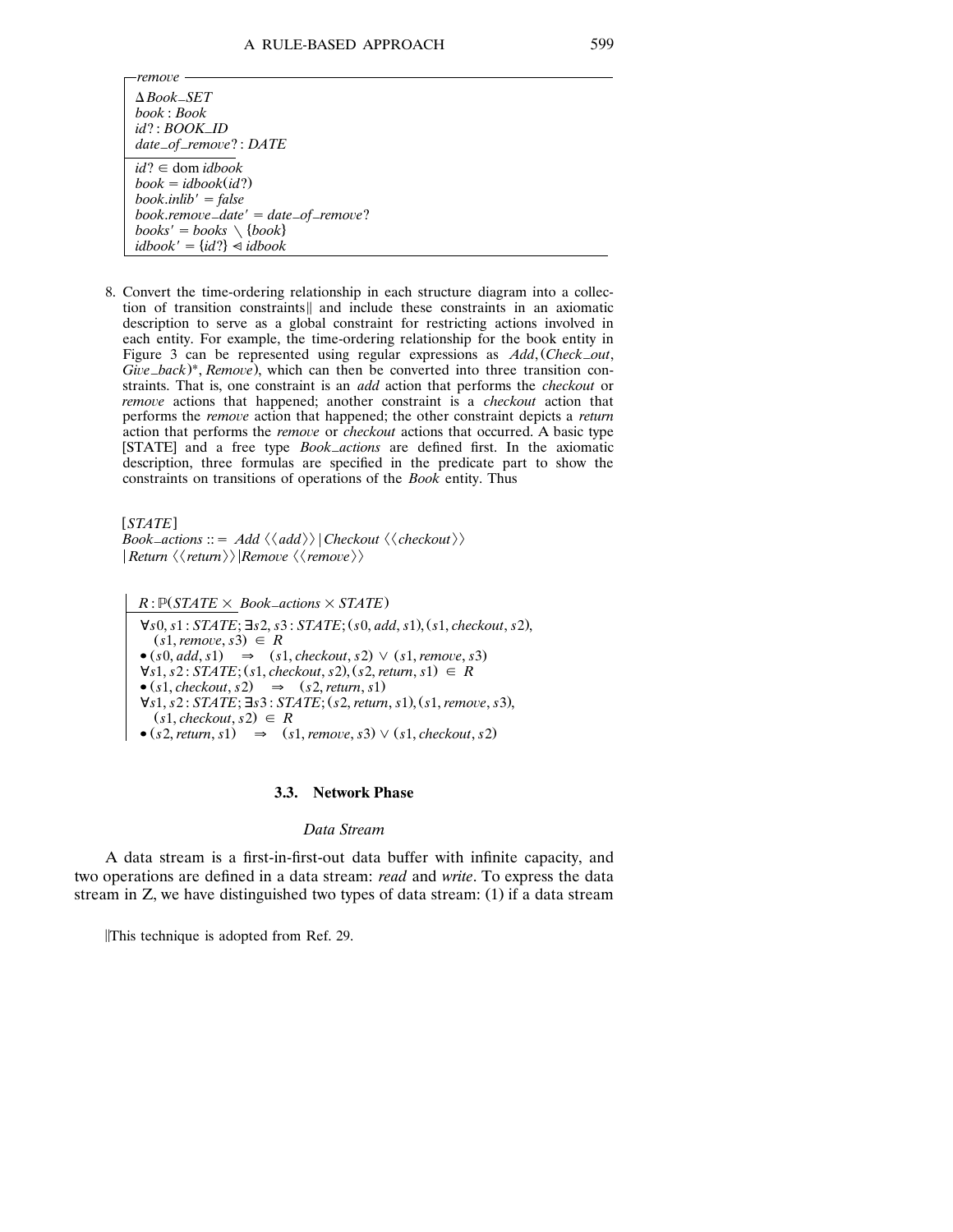is connected to a function process, then the input-output variables are declared in the schema of the function process; and  $(2)$  if it is connected to a model process (an entity), then the information in the entity is included in the schema. In Figure 4, for example, the data stream *glai* is connected to the function process *get\_list\_by\_author*, therefore, the schema for the function process would include the input variable *author*? (see below).

# *State Vector*

A state vector connection implies that a read only access from a process to the local data of another process is performed, which does not change any of the state variables; and therefore, any process (either model or function) that performs the operation needs to attach the  $E$  notation to the related data stores. In addition, a *getsv* operation is performed implicitly using the identity function in the function process that is connected to the state vector. In our example, *gba* is an SV that inspects data from the *Book* entity for the function process *get\_list\_by\_author*. The *get\_list\_by\_author* operation schema includes *<i><u>EBook–SET*</u> in its signature part, and uses *idbook*(*bookid*) to retrieve all the information about the  $Book$  (see below).

## *Function Process*

The transformation of a function process into an operation schema will consider its connected data streams and state vectors, as well as its process structure. Input and information function processes will not change the related state space, while interactive function processes will. Therefore, we usually attach  $\Xi$  notation to the related data store for input and information function processes, and  $\Delta$  for the interactive function process. Refer to the same example (see Fig. 6), the *get-list-by-author* function process receives the user's query from the data stream *glai*, and answers the list of books by a particular author as an output. Thus

-get\_list\_by\_author -<sup>J</sup>*Book SET* ] *author*? : *TEXT rep*! : F *BOOK ID* ]  $\overline{a}$ *author*?  $\in$  U<sup>{</sup>bookid : *BOOK-ID* • *idbook*(*bookid*).*author*}  $rep! = \{bookid : BOOK - ID | author? \in \{idbook(bookid).author\}$ 

## *Merge*

In a data stream connection the initiative for the communication comes from the writing process. The reading process must consume the complete stream of data records. If a process reads data streams from different processes, the developer must specify how the data streams should be merged. The merge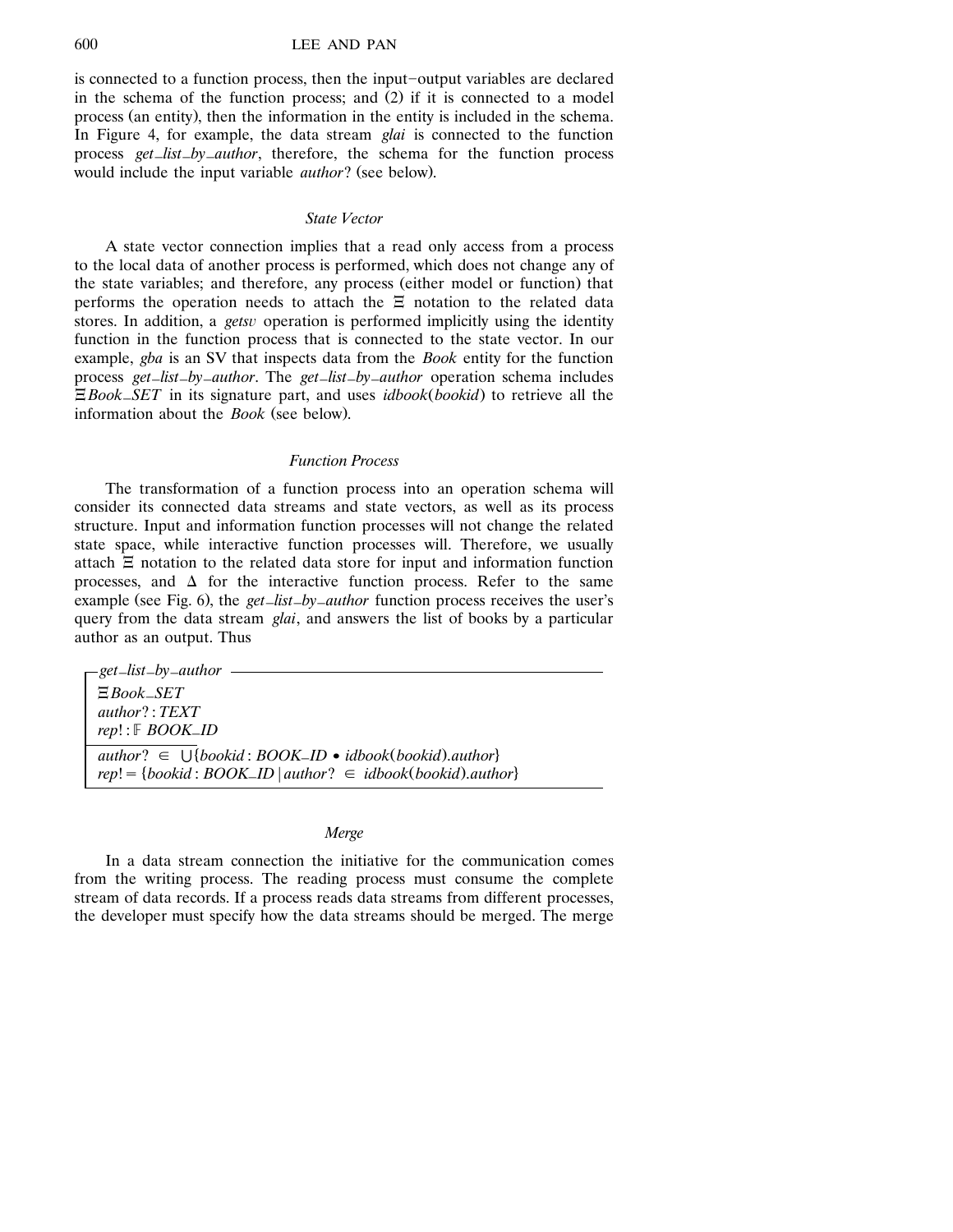strategy defines the sequence in which the receiving process reads the data records.

There are two types of merge: fixed and rough merges. In a fixed merge the reading sequence is defined by the reading process alone. In a rough merge the strategy is indeterminate.

For rough merges, we use a set as an internal buffer in the reading process to take in the data from each data stream. If all data streams are empty, the reading process is suspended, otherwise the set collects the data from all data streams, and clears each data stream. The output sequence of the data in the set is not determined until the implementation.

For fixed merges, we use a sequence as an internal buffer instead of a set to collect data. The output sequence of the data in the buffer is determined by the reading process. In general, if one of the data streams is empty the reading process is suspended. In particular, whether the reading process being suspended or not depends on the problem domain.

Note that due to the fact that data collected from data streams may be of different types, it is necessary that the internal buffer  $(i.e., a set)$  can assume different types as well.

## *Cardinality*

In JSD, if a process communicates with several instances of another process, the notion of cardinality is applied. In Figure 5, the data streams from the processes of type A are rough merged to form a single input DS in the case of the many-to-one situation, or a multiple inputs DS for many-to-many into process B.

#### **4. RELATED WORK**

A number of researchers have reported progress toward the successful integration of formal and informal methods (i.e., methods integration). Semmens et al. have conducted a comparative study of the related work.<sup>26</sup> However, their study only concentrated on approaches in combining structured analysts and formal specification techniques. To provide a more comprehensive view of the state-of-the-art in this line of research, we have classified three categories for methods integration based upon the different informal analysis approaches used.

- From structured analysis (SA) to formal specifications: for example, Polack,  $2^3$ Mander and Polack,<sup>20</sup> and Semmens and Allen's<sup>25</sup> work on integrating SA and Z; Randell translated DFD into  $Z^{24}$ ; France combined SA and algebraic specifications<sup>7</sup>; Fraser et al. integrated SA with VDM<sup>8</sup>; Liu combined extended DFD and VDM<sup>19</sup>; and Moulding and Smith combined CORE with VDM and CSP.<sup>21</sup>
- From object-oriented analysis and design  $(OOA/D)$  to formal specifications: typical examples are Giovanni and Iachini's work on including  $Z$  in HOOD,<sup>10</sup> Hammond integrated Shaler Mellor's OOA with Z,<sup>12</sup> Bourdeau and Cheng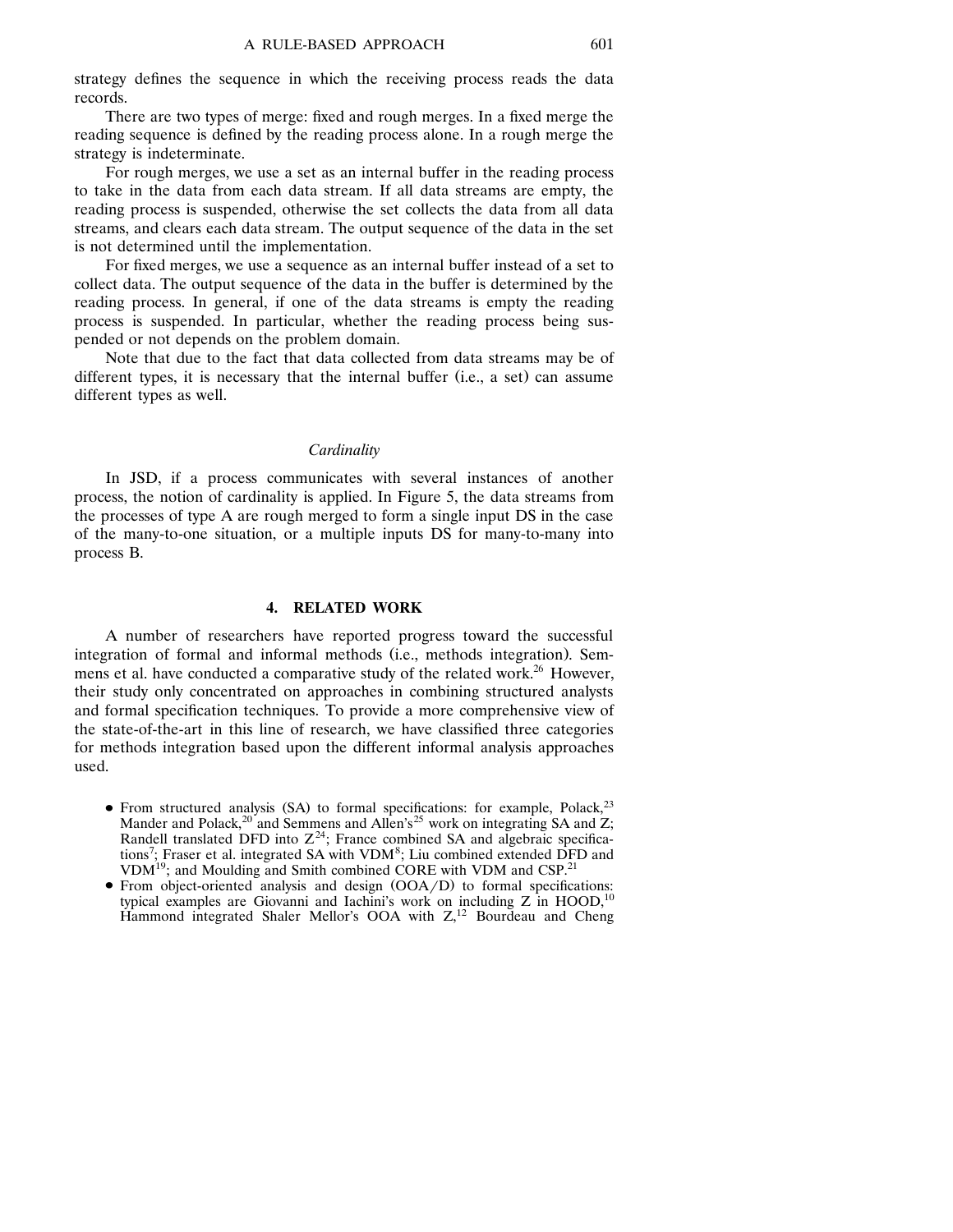provided a formal semantics for OMT models,<sup>2</sup> and Lee et al. combined Bailin's  $OOS$  with  $Z^{18}$ 

• From JSD to formal notations: Sridhar and Hoare transformed structure diagrams to CSP.28

### **4.1. Structured Analysis to Formal Specifications**

In Semmens and Allen's work,<sup>25</sup> there are two phases involved in the analysis. First, a data model of the system is developed, expressed first as an entity relationship diagram  $(ERD)$  and then as a  $Z$  state schema which is systematically derived from the ERD. In the second phase, the process model is built. A semiformal model is expressed using DFD, then the semantics of each of the processes in the DFD is specified using Z operation schemas. An entity is represented in an entity type schema and an entity instance set schema. Attributes of an entity can be referred to in an entity dictionary. A relationship can be represented as a relationship schema. Partial function, partial injection, or relation are used to specify the cardinality and connectivity relationships between two entities. These schemas build the state space of the system in Z. Data flows between processes in DFD can be shown as input and output variables in an operation schema.

Mander and Polack took a different view, seeing the systems analysis as an important but partially independent precursor to the formal definition.<sup>20</sup> The Z specifications must not be a straight translation of the informal analysis, if it is to find requirements or errors overlooked by the analysts. It must be guided by the systems analysis, rather than being exclusively derived from it. The basic components of the Z definition: state and process specifications will be considered separately. In the state specifications of Z, which are derived from ERD, constraints on data or conditions on relationships are included in the formal state model, and data attributes may be modeled in the entity definitions. In the process specifications, operations are formed from function definitions which are derived from function description, I/O structure, effect correspondence diagram, and entity life histories.

Randell focused on how to translate a data flow diagram into  $Z<sup>24</sup>$ . The Z specification is generated by carrying out a sequence of steps: taking external entities, data stores and processes in turn to produce parts of the  $Z$  specification. Since ERD is not considered in the data modeling, the state specifications are directly translated from data stores. The operation schemas are translated from processes in DFD. Input and output variables indicate the data flow between the external entity and the process. Predicate information about the process does not appear in a DFD, which must be obtained from elsewhere.

France provided a semantically extended DFD as a control-extended DFD  $(C-DFD)$  associated with an algebraic specification technique.<sup>7</sup> The syntactic aspect is concerned with its pictorial representation of C-DFD, and the semantic aspect is about the behavioral interpretation of its C-DFD. A C-DFD's data domain is defined by specifiers using a data description language. State specifications and label specifications are defined to describe the data flow in DFD,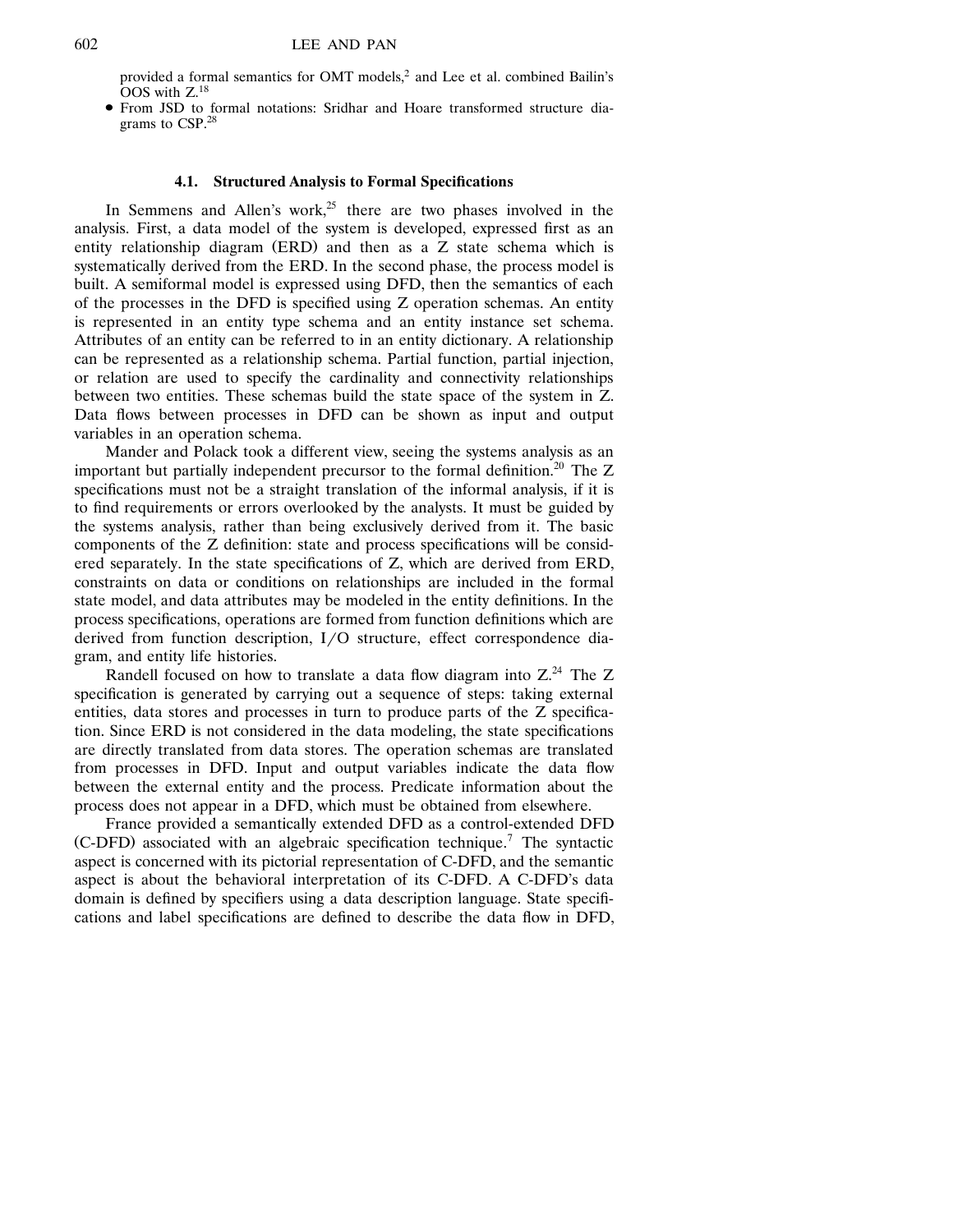and DataStore state specifications are used to describe the data stores in DFD. Operators in accessing these data stores are also discussed. Data transform specification is used to specify the behavior of a data transform. Algebraic state transition systems corresponding to the state transition diagram can be used to specify the behavior of external entity and the system behavior.

Fraser et al. integrated VDM and structured analysis.<sup>8</sup> Two approaches were described in the paper: (1) structured analysis as a cognitive guide to developing VDM specifications, and (2) automated generation of VDM specifications from SA models using a rule-based approach. The main difference in these two approaches is that the former is manual and the later is automated. The information from the entity dictionary is used to build the information domain. Operators rd and wr indicate the data flow between processes. Precondition and postcondition are used to specify the process's functionality.

Moulding and Smith focus on the use of the VDM with CORE and express the role of CORE in  $CSP<sup>21</sup>$  That is, a VDM specification to define the processing semantics of the actions, and a CSP specification to identify the real-time collective behavior of those actions. The data flows between viewpoints which identified in a CORE model form the global state of the VDM specification, and the VDM data types for these state variables are derived from the datastructuring information within the CORE model. The target system and all other viewpoints are expressed as the VDM-SL modules, in which the actions of the viewpoints are modeled as VDM operations. Internal data flows within a viewpoint were considered as the local state of the viewpoint module, and the triggering conditions for an action are expressed in the precondition of the corresponding operation. The control and sequencing behavior of operations was specified in single viewpoint modeling  $(SVM)$  and combined viewpoint modeling (CVM) stages of CORE. Each CORE action, channel, and pool was represented by a CSP process. Processes were combined using the CSP parallel composition operator  $(\parallel)$  to specify the overall behavior of the SVM. A CVM was a process composed from the channels, pools, and actions. Similarly, the compositional features of CSP were used to describe a CVM.

# **4.2. Object-Oriented Analysis to Formal Specifications**

Giovanni and Iachini combined HOOD and Z, in which HOOD was used as a structuring mechanism to guide the construction of Z specifications.<sup>10</sup> In this article, WHAT, WithWHAT, and HOW specifications are used to build the formal specification. A WHAT specification may consist of more than one schema and is used to describe an object. These schemas can be partitioned into state schemas and operation schemas. A state schema is used to specify an object's data model. However, information in specifying an object is insufficient. Each method of an object is described in a separated operation schema.

Hammond integrated Shaler-Mellor's OOA and Z.<sup>12</sup> There are three phases in the OOA:  $(1)$  information modeling,  $(2)$  state transition modeling, and (3) process modeling. ERD is used to express the information model in OOA. Objects and relationships are specified in an entity type schema, an entity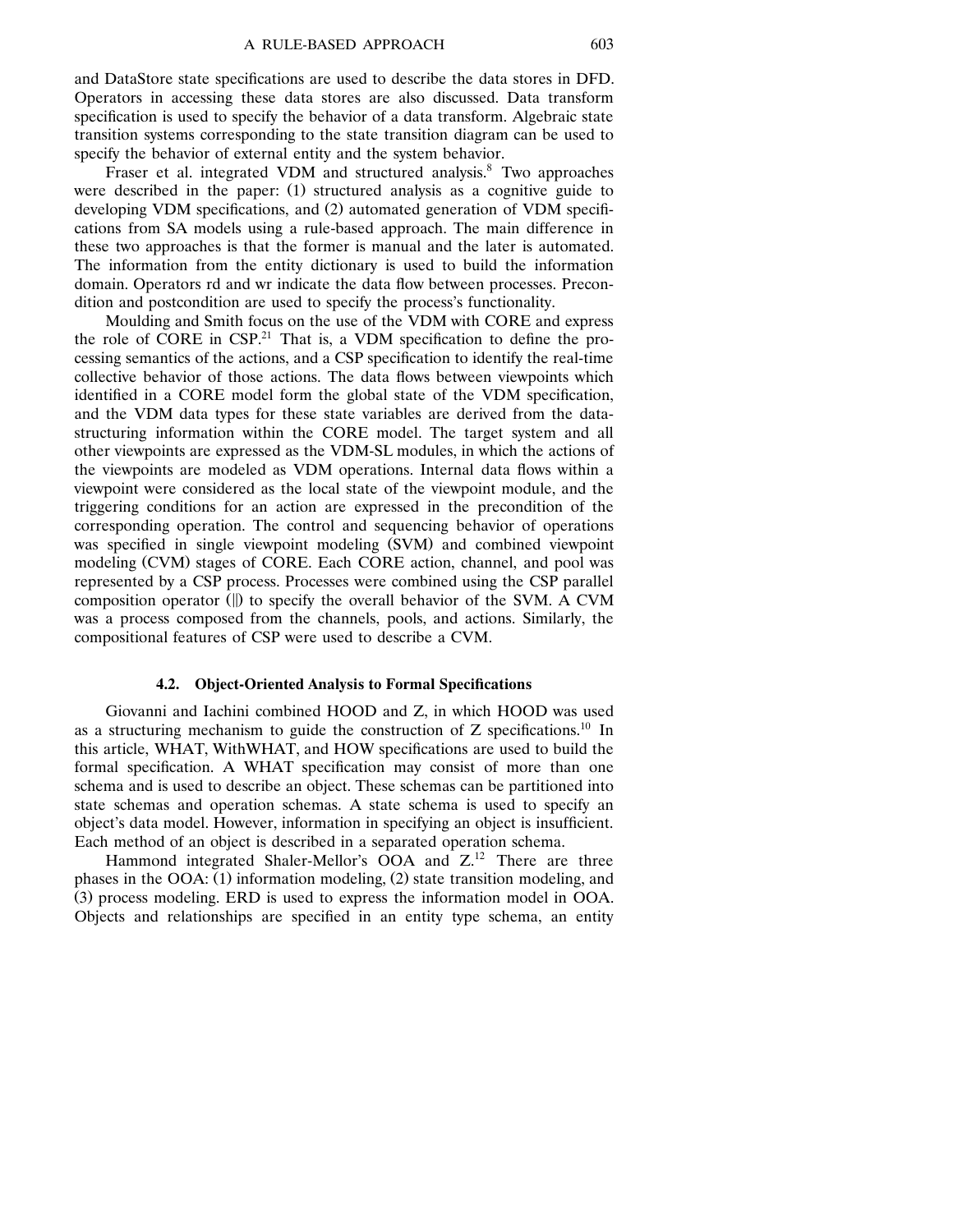instance set schema, and a relationship schema. In the state transition modeling, a schema event is to specify the generation or receipt of any event, and a state transition schema is used to specify state transitions. The predicates in a state transition schema should describe the precondition of an input event and the initial state, and the postcondition of components' values of the after state and output events. An active object is defined to be an object that requires an operation on its data store to add a new instance to the collection of the existing instances. In the process modeling, processes accessors and event generators are identified from Z transition specifications.

Bourdeau and Cheng presented a formal semantics for the OMT object model notations.<sup>2</sup> Object models and instance diagrams in OMT are formalized as algebraic specifications and algebras, respectively. Instance diagrams can be used to provide the semantics for object models, and algebraic specifications have algebras as their semantics. Finally, the set of algebras can be treated as the semantics of an object model. There are two ways to determine algebras:  $(1)$  to compute the algebraic specifications of the object model and look at a set of algebras that satisfy this specification, and (2) to determine the instance diagrams consistent with the object model and compute their corresponding algebras. If the design is consistent, then either method for determining the algebras will yield the same results. The Larch shared language (LSL) was chosen as the algebraic specification language. A trait in LSL was used to represent an abstract data type in the object model, and an  $\Sigma$ -algebra was generated by this trait. Traits can be used to depict classes and associations. The related classes within an association was included in an association trait. The multiplicity constraints can be described in terms of four relational properties: functional, injective, surjective, and total.

Lee et al.<sup>18</sup> proposed an integration of Bailin's object-oriented specification and Z, called OOSZ. In OOSZ, OOS was used as a structuring mechanism to guide the derivation of Z specifications. An entity process can be considered in two dimensions:  $(1)$  as an active entity that requires an operation on its data store to add a new instance to the collection of existing instances, and  $(2)$  as an abstract operation which can be decomposed into operations related to the entity process. Therefore, an entity process is manifested through a state schema, and instance creation operation schema and an abstract operation schema, meanwhile, a function process is converted into an operation schema in Z specifications.

# **4.3. Jackson System Development to Formal Notations**

Sridhar and Hoare demonstrated how to express JSD in CSP through several examples in Ref. 28. In their approach, only the structure diagram (SD) is considered in the transformation process. An entity modeled in the SD was described by its life history, and can be defined by two formulas in CSP: the first one to depict the creation of an entity, and the second one to describe the remainder of the history. Adding new actions into the second formula later is permitted. The iterative mechanism between CSP and JSD is provided. That is,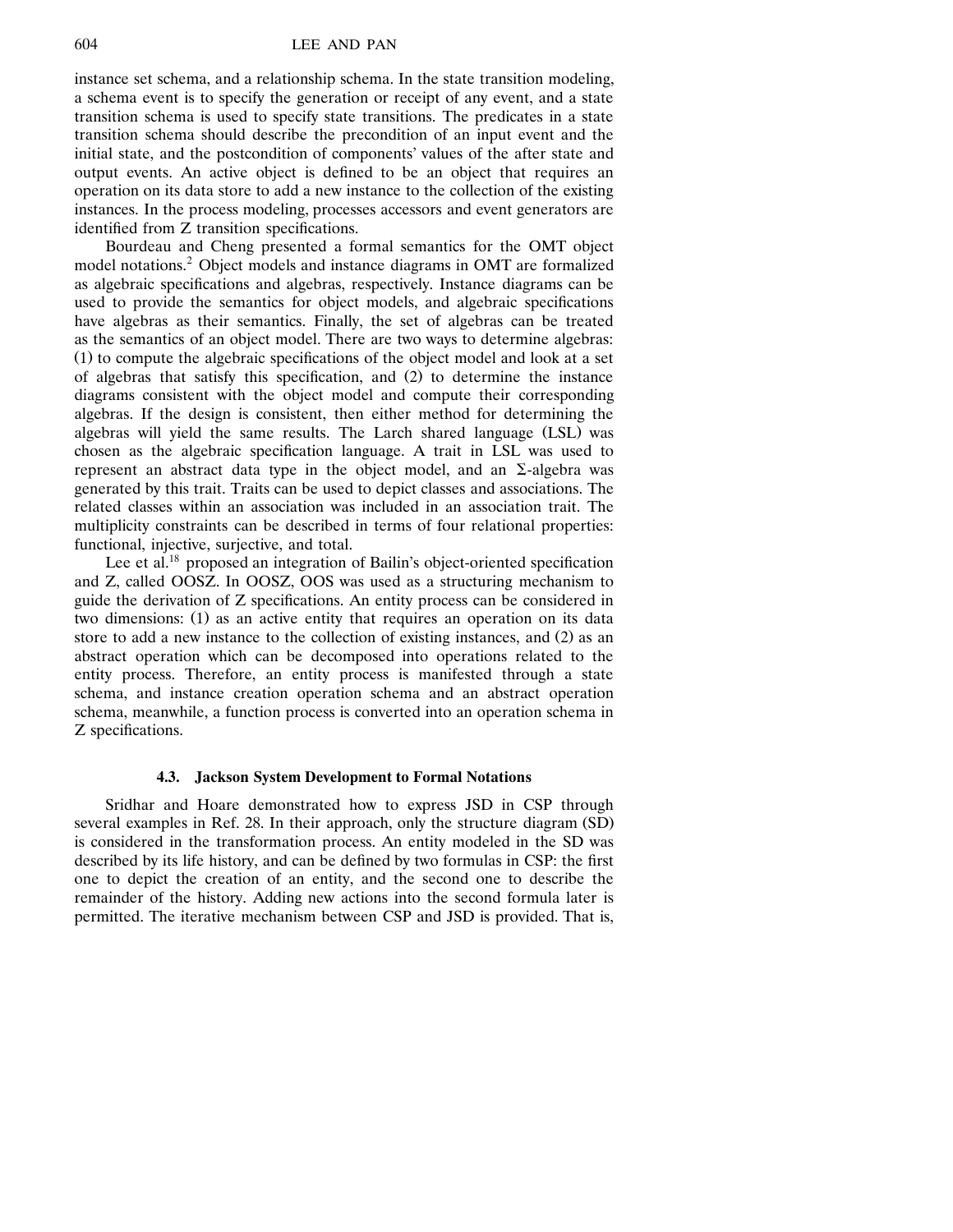a new entity process can be defined in CSP, and then backward to modify the SD. No systematic transformation heuristics are provided.

Compared with all these approaches, JSDZ offers two important advantages:  $(1)$  artifacts generated from the informal method  $(JSD)$  are tightly coupled, and (2) the notion of an active entity-object is manifested through a state schema, an instance creation operation schema and its operation schemas in the Z specifications.

## **5. DISCUSSION**

#### **5.1. Structuring Mechanism**

One of the major criticisms of formal methods is that they are not so much "methods" as formal systems. They fail to support many of the methodological aspects of the more traditional structured-development methods. However, as a result, Woodcock<sup>32</sup> proposes the use of schema language to structure  $Z$  specifications. Diller<sup>6</sup> proposes a step-by-step procedure in writing Z specifications. However in these two approaches, little emphasis is placed on the underlying development model and little guidance is provided as to how development should proceed. Recently, D. Jackson and M. Jackson<sup>13</sup> proposed the use of views for structuring Z specifications. The basic idea is to decompose a problem in parallel into several views (subproblems) to fit into their applicable problem frames, which are then used to guide the derivation of Z specifications.

Bowen and Hinchey<sup>3</sup> claim that the integration of formal and informal methods leads to a ''true'' development method that fully supports the software life cycle and allows developers to use more formal techniques in the specification and design phase, supporting refinement to executable code and proof-of properties. JSDZ can be considered as one of the attempts to provide a systematic approach to supporting the structuring of Z specifications through JSD.

#### **5.2. Criteria for Comparison**

In Ref. 1, Bicarregui and Ritchie propose three criteria: invariants, frames, postconditions, for comparing VDM and B notations. Essentially, their criteria are for the comparison of different kinds of formal specification. To compare the same type of specification (in our case,  $Z$ ), we have identified four criteria; state space, state invariants, operation definition, and operation interaction.

- State space: Comparing the representation of state space in both Z and JSDZ, the main difference is that: a state schema of an entity is treated as a type and a data-store state schema as an instances set, both of which constitute the state space in JSDZ.
- State invariants: To express state invariants explicitly in JSDZ, JSD is extended by incorporating constraints into the entity-action list to specify state invariants in the state schema.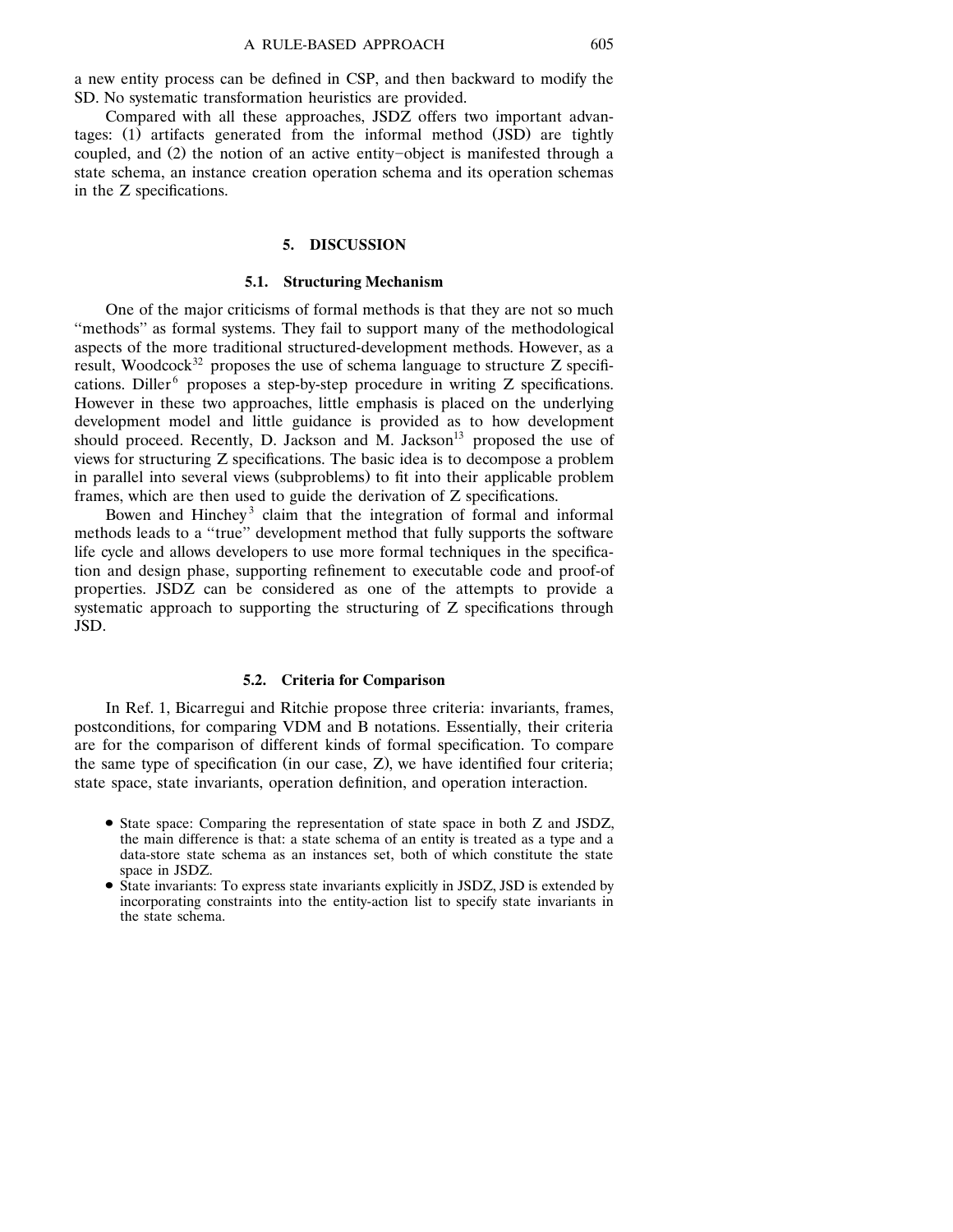- <sup>v</sup> Operation definition: To define an operation schema in JSDZ, artifacts generated by JSD are very useful. For example, basic operations in SD and process structures form the postconditions and outputs for the operation schema. In Z, error handling schemas are generated based on the information gained from preconditions of each operation, which are included in the total specification to make complete the specification of each operation. However, the error handling schema is not part of the product of JSDZ, which is a limitation of JSDZ for future improvement.
- Operation interaction: Z does not provide any mechanism for describing the interactions among operations. In JSDZ, a global transition constraint, specified using the axiomatic description, is used to represent the time ordering relationship in each SD.

## **5.3. Representing an Object in Z Notations**

It is of interest to note that there are a number of ways to represent the concept of an entity-object in Z notations.  $Hall$ ,<sup>11</sup> Hammond<sup>12</sup> and JSDZ all provide a self identity (an identifier) for an entity-object identification. Data stores are generally used to indicate the connection between an entity-object and its operations. No distinction is made between active or passive entitiesobjects in Hall's approach. Both JSDZ and Hammond's approach distinguish active from passive entities-objects based on the creation operation.

## **6. CONCLUDING REMARKS**

In this paper, we proposed an integration of an informal method (JSD) with a formal notation  $(Z)$ . In JSDZ, a model process is treated as an active entity that requires an operation on its data store to add a new instance to the collection of existing instances. The model process is thus translated into a state schema, and its related operations are converted into the operation schemas with instances set that can be modified by the operations. A structure diagram is transformed into an axiomatic description in  $\overline{Z}$  specifications which is used to depict the global transition constraint. Cardinality relationships between processes are translated into Z notations based upon the notion of rough merges. Z specifications are automatically generated using a rule-based approach. In the network phase, a function process in JSD specifications is manifested through an operation schema.

The bringing together of diagrammatical and text elements of JSD specifications in  $Z$  notations offers two major benefits: (1) JSD specifications can be seen both as a *structuring mechanism* that helps in deriving Z specifications and as a preliminary that assists in ascertaining the clients requirements, and  $(2)$  Z specifications make it easier to identify omissions or errors.

We would like to thank C. K. Chang and J. Y. Kuo for their early work on this project, and Professor W. T. Huang for his invaluable comments on an earlier draft of this paper. This research was supported by National Science Council (Taiwan, R.O.C.) under grant NSC85-2213-E-008-005.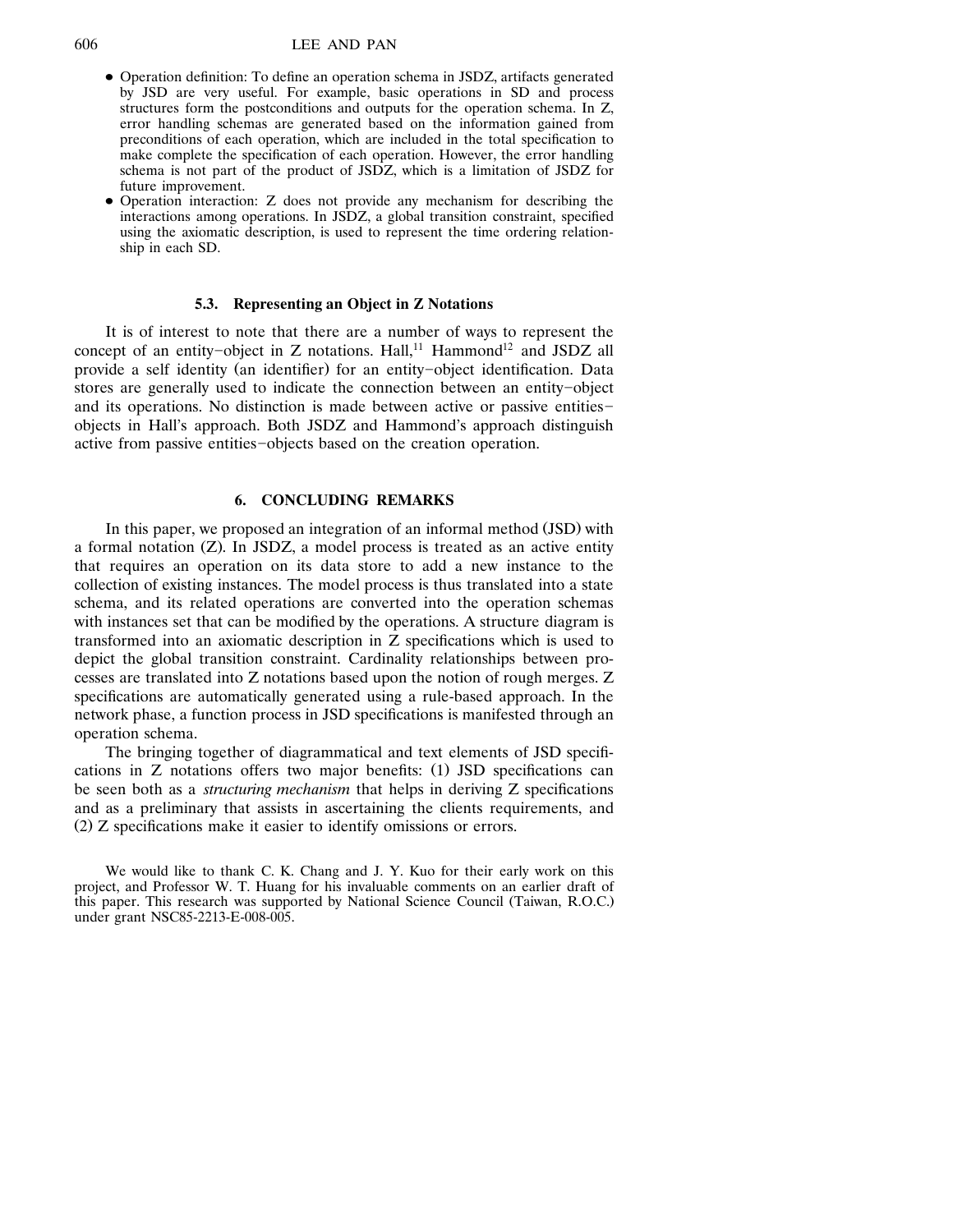#### **References**

- 1. J. Bicarregui and B. Ritchie, ''Invariants, frames and postconditions: A comparison of the vdm and b notations," *IEEE Transactions on Software Engineering*, 21(2), 79–89  $(1995)$ .
- 2. R.H. Bourdeau and B.H.C. Cheng, ''A formal semantics for object model diagrams,'' *IEEE Transactions on Software Engineering*, 21(10), 799-821 (1995).
- 3. J.P. Bowen and M.G. Hinchey, ''Seven more myths of formal methods,'' *IEEE Software*, 12(4), 34-41 (1995).
- 4. J.R. Cameron, ''An overview of jsd,'' *IEEE Transactions on Software Engineering*, **SE-12**(2), 222-240 (1986).
- 5. C. Culber et al., *CLIPS Reference Manual, Volume I-III*, Software Technology Branch, L. B. Johnson Space Center, NASA, June 1995.
- 6. A. Diller, *Z*: *An Introduction to Formal Methods*, 2nd edition Wiley, Chichester, 1994.
- 7. R.B. France, ''Semantically extended data flow diagrams: A formal specification tool," *IEEE Transactions on Software Engineering*, **18**(4), 329–346 (1992).
- 8. M.D. Fraser, K. Kumar, and V.K. Vaishnavi, ''Informal and formal requirements specification languages: Bridging the gap,'' *IEEE Transactions on Software Engineering*, **17**(5), 454-466 (1991).
- 9. N. Gehani, "Specifications: Formal and informal—a case study," in *Software Specification Techniques*, N. Gehani and A.D. McGettrick, Eds., Addison-Wesley, Reading, MA, 1986, pp. 173-185.
- 10. R. Di Giovanni and P.L. Iachini, ''Hood and z for the development of complex software systems," in *VDM and Z-Formal Methods in Software Development*, D. Bjorner, C.A.R. Hoare, and H. Langmaack, Eds., Springer-Verlag, Berlin, Germany, 1990, pp. 262-289.
- 11. A. Hall, ''Specifying and interpreting class hierarchies in z,'' *Proceedings of the Eighth Z User Meeting*, Cambridge, 1994, pp. 120-138.
- 12. J.A.R. Hammond, ''Producing z specifications from object-oriented analysis,'' *Proceedings of the Eighth Z User Meeting*, 1994, pp. 316-336.
- 13. D. Jackson and M. Jackson, ''Problem decomposition for reuse,'' *Software Engineering Journal*, Jan. 19-30 (1996).
- 14. M.A. Jackson, *System Development*, Prentice-Hall, Englewood Cliffs, NJ, 1983.
- 15. K. Kronlof. Ed., *Method Integration*: *Concepts and Case Studies*, Wiley, Chichester, 1993.
- 16. J. Lee and L.F. Lai, ''Verifying task-based specifications in conceptual graphs,'' *Information and Software Technology*, **39**(14–15): 913–923 (1998).
- 17. J. Lee, L.F. Lai, and W.T. Huang, ''Task-based specifications through conceptual graphs," *IEEE Expert*, **11**(4), 60–70 (1996).
- 18. J. Lee, J.I. Pan, and W.T. Huang, ''Oosz: An integration of Bailin's object-oriented analysis and formal specifications,'' *Journal of Information Science and Engineering*, **13** (Dec.), 517–542 (1997).
- 19. S. Liu, ''A formal requirements specification method based on data flow analysis,'' *Journal of Systems and Software*, 21, 141–149 (1993).
- 20. K.C. Mander and F.A. Polack, ''Rigorous specifications using structured systems analysis and z," *Information and Software Technology*, 37(5–6), 285–291 (1995).
- 21. M. Moulding and L. Smith, ''Combining formal specification and core: an experimental investigation," *Software Engineering Journal*, Mar. 31-42 (1995).
- 22. J.-M. Nerson, ''Applying object-oriented analysis and design,'' *Communications of the ACM*, 35(9), 63-74 (1992).
- 23. F. Polack, ''Integrating formal notations and systems analysis: Using entity relationship diagrams," *Software Engineering Journal* (Sept.), 363-371 (1992).
- 24. G. Randell, ''Data flow diagrams in z,'' *Proceedings of the Fifth Annual Z User Meeting*, *Oxford*, *1991*, *Springer-Verlag*, *Berlin, Germany*, *1991*, *pp.* 216–227.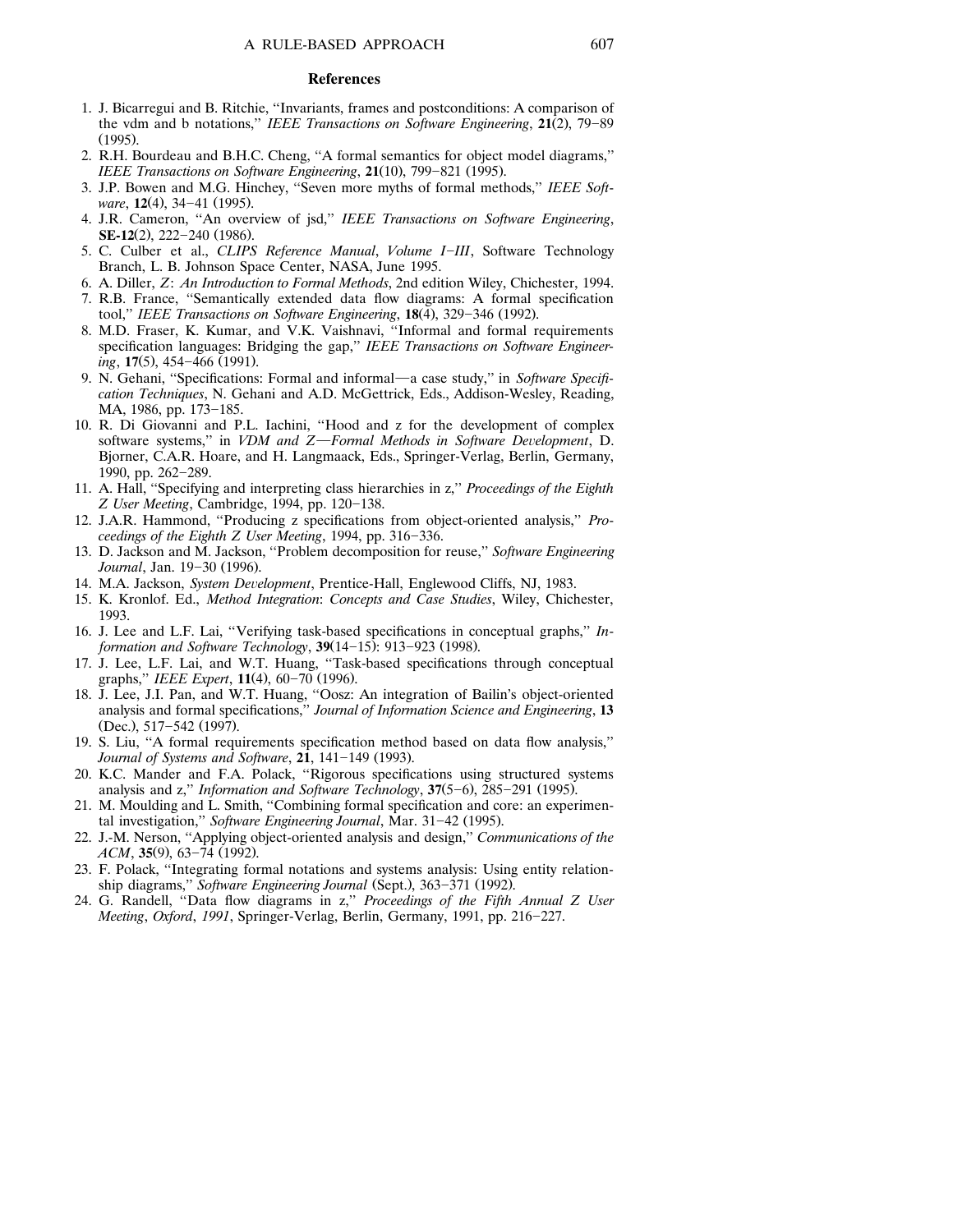- 25. L.T. Semmens and P. Allen, ''Using yourdon and z: an approach to formal specification,'' *Proceedings of the Fifth Annual Z User Meeting*, *Oxford*, *1990*, Springer-Verlag, Berlin, Germany, pp. 228-253.
- 26. L.T. Semmens, R.B. France, and T.W. Docker, ''Integrating structured analysis and formal specification techniques, *The Computer Journal*, **35**(6), 600–610 (1992).
- 27. J.M. Spivey, *The Z*-*Notation*: *a Reference Manual*, 2nd edition Prentice-Hall, Englewood Cliffs, NJ, 1992.
- 28. K.T. Sridhar and C.A.R. Hoare, ''Jsd expressed in csp,'' in *JSP and JSD*: *the Jackson Approach to Software Development*, J. Cameron, Ed., 2nd edition IEEE Comput. Soc., Los Alamitos, CA, 1989, pp. 334–363.
- 29. K. Taguchi and K. Araki, ''Extending z with state transition constraints,'' *Proceedings of COMPSAC*'96, Seoul, 1996, pp. 254–260.
- 30. J.M. Wing, ''A study of 12 specifications of the library problem,'' *IEEE Software*  $(July)$ , 66-76 (1988).
- 31. J.M. Wing, "A specifier's introduction to formal methods," *Computer* (Sept.), 8–21  $(1990)$ .
- 32. J.C.P. Woodcock, ''Structuring specifications in z,'' *Software Engineering Journal* (Jan.), 51-66 (1990).

# **APPENDIX: JSDZ RULE BASE**

```
(deffacts MAIN::Book
    (EntityActions (EntityName Book)
    (ActionNames add check\_out give\_ back remove)) (EntityAttributes (EntityName Book)
         (Attributes ID DATE\_ADDED TITLE SUBJECT AUTHOR<br>
LEND\_DATE RETURN\_DATE INLIB ONLOAN<br>
REMOVE\_DATE)<br>(Types BOOK\_ID DATE TEXT SET-TEXT USER\_ID DATE DATE
          BOOLEAN BOOLEAN DATE))
    (Action (EntityName Book) (ActionName add)
         (Attributes ID DATE\-OF\-ADDED TITLE SUBJECT<br>AUTHOR)(Types BOOK\-ID DATE TEXT TEXT SET- TEXT))<br>(BasicOperation (EntityName Book) (ActionName add) (Op
         DATE\_ADDED " = " add. DATE\_OF\_ADDED))<br>(BasicOperation (EntityName Book) (ActionName add) (Op
          TITLE " = " add.TITLE))
         (BasicOperation (EntityName Book) (ActionName add) (Op
          AUTHOR " = " add.AUTHOR)(BasicOperation (EntityName Book) (ActionName add) (Op
          SUBJECT " = " add.SUBJECT))
         (BasicOperation (EntityName Book) (ActionName add) (Op LAST_BORROWER "= " UNDEFINED))
         (BasicOperation (EntityName Book) (ActionName add) (Op
         LEND\_DATE " = " UNDEFINED))<br>(BasicOperation (EntityName Book) (ActionName add) (Op
          INLIB " = " TRUE)(BasicOperation (EntityName Book) (ActionName add) (Op
          ONLOAN " = " TRUE)(BasicOperation (EntityName Book) (ActionName add) (Op
         RETURN\_DATE " = " UNDEFINED))<br>(BasicOperation (EntityName Book) (ActionName add) (Op
          REMOVE\angleDATE " = " UNDERINED))
```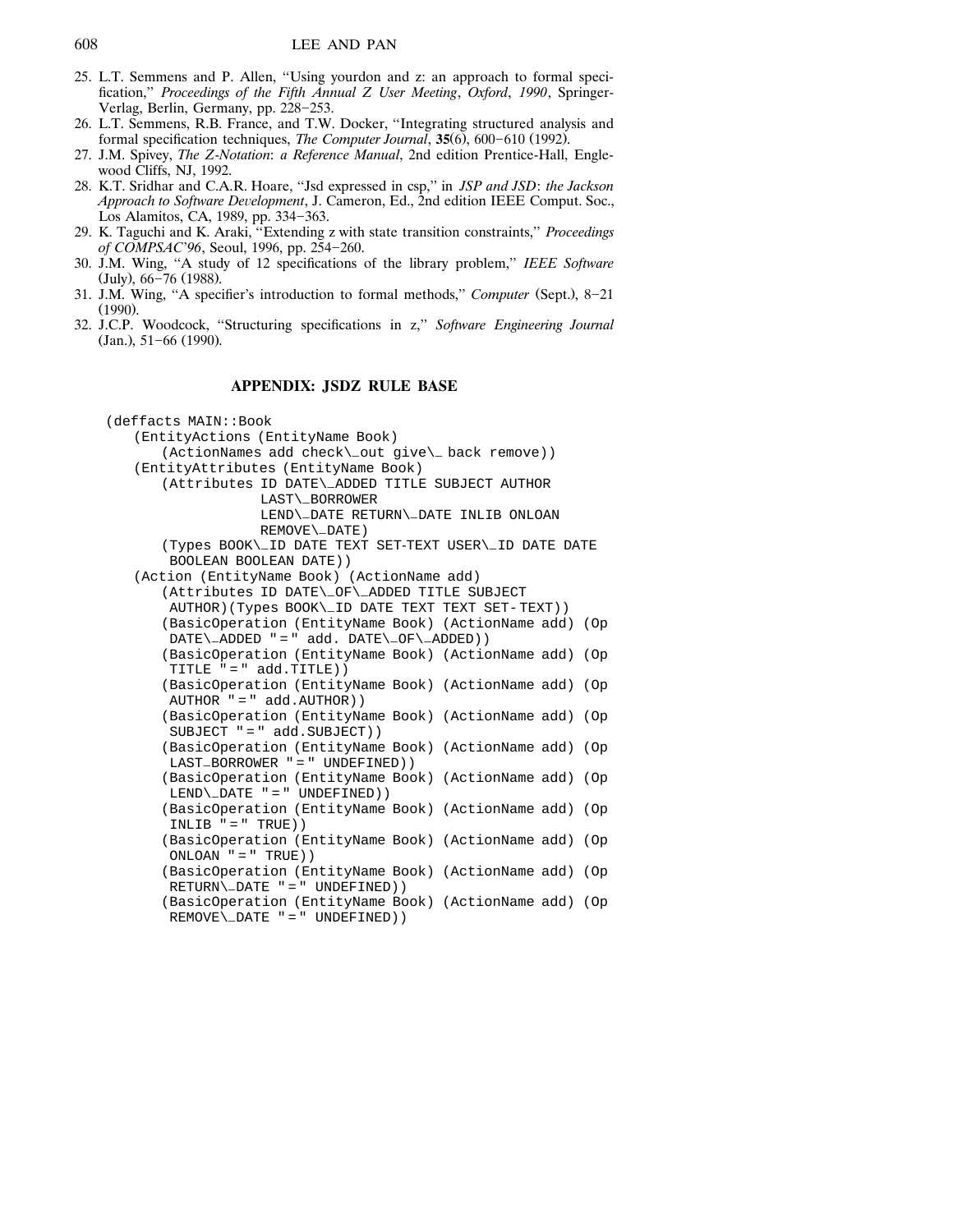```
(Action (EntityName Book) (ActionName check\_out)<br>
(Attributes ID BORROWER DATE\_OF\_LEND)(Types BOOK\_ID<br>
USER\_ID DATE))<br>
(BasicOperation (EntityName Book) (ActionName
       check\_out) (Op LAST\_BORROWER " = "<br>check\_out.BORROWER))<br>(BasicOperation (EntityName Book) (ActionName
       check\_out) (Op LEND\_DATE " = "<br>check\_out.DATE\_OF\_LEND))<br>(BasicOperation (EntityName Book) (ActionName<br>check\_out) (Op INLIB " = "FALSE))
       (BasicOperation (EntityName Book) (ActionName
     check\_out) (Op ONLOAN " = " FALSE))<br>
(Action (EntityName Book) (ActionName give\_back)<br>
(Attributes ID DATE\_OF\_RETURN)(Types BOOK\_ID DATE))<br>
(BasicOperation (EntityName Book) (ActionName
       give\_back) (Op INLIB "= " TRUE))<br>(BasicOperation (EntityName Book) (ActionName<br>give\_back) (Op ONLOAN "= " FALSE))
       (BasicOperation (EntityName Book) (ActionName
       give\_back) (Op LEND\_DATE " = " UNDEFINE))<br>(BasicOperation (EntityName Book) (ActionName
     give\_back) (Op RETURN\_DATE " = "<br>give\_back.DATE\_OF\_RETURN))<br>(Action (EntityName Book) (ActionName remove)
       (Attributes ID DATE\_OF\_REMOVE)(Types BOOK\_ID DATE)) ] [BasicOperation (EntityName Book) (ActionName remove)
       (Op INLIB " = " FALSE))
       (BasicOperation (EntityName Book) (ActionName remove)
(Op REMOVE\_DATE " = " remove.DATE\_OF\_REMOVE))
(defrule MODELLING::DefineStateSchema
     (phase DefineStateSchema)
    ?att \leftarrow (AttributesTemp ?af $?ar)
    ?typ \leftarrow (TypesTemp ?tf \$?tr)?sch \leftarrow (StateSchema $?n ?r1 ?r2 ?r3)
\Rightarrow(retract ?att ?typ ?sch)
     (bind ?p :)
     (assert (AttributeTemp $?ar))
     (assert (TypesTemp $?tr))
     (if (eq (sub- string 1 3 ?tf) "SET") then
          (assert (StateSchema $?n ?af ?p
                (str- cat "\\finset" (sub-string 5 (str-length
                 ?tf) ?tf))
                 ?r1 ?r2 ?r3))
    else (assert (StateSchema $?n ?af ?p ?tf ?r1 ?r2 ?r3))))
(defrule MODELLING::CreatDataStoreStateScheman
     (phase PrintStateSchema)
     (EntityAttributes (EntityName ?en) (Attributes ?af $?ar)
      (Types ?tf $?tr))
\Rightarrow(bind ?sen (lowcase ?en))
     (bind ?osen (sub- string 1 1 ?sen))
```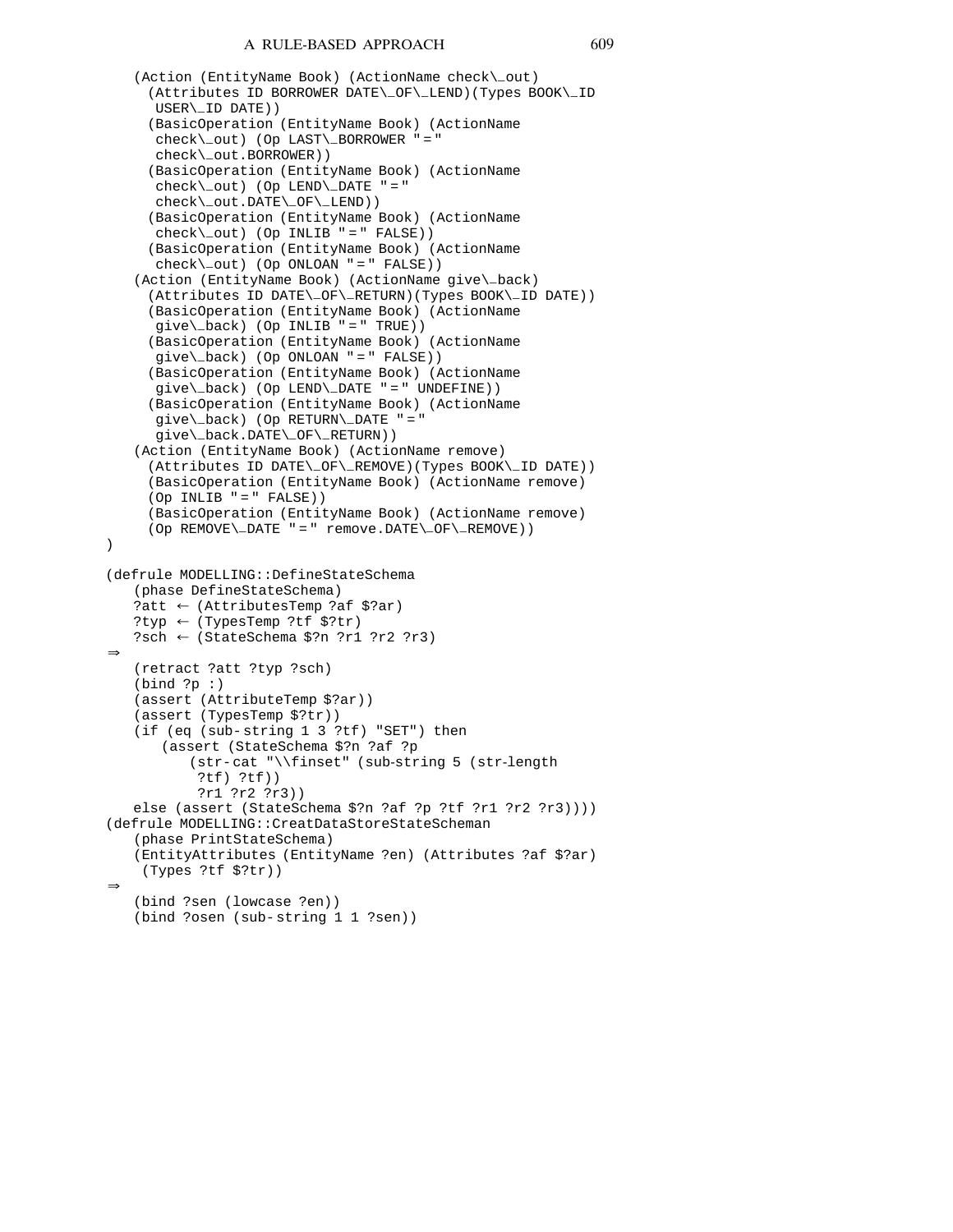```
(printout DataFile crlf (str- cat \begin{schema} { ?en
   "\\ SET") } crlf) ] (printout DataFile (str- cat ?sen s) ": \\finset " ?en "
    \{\{\}\(printout DataFile (str- cat id ?sen) ":" ?tf " \\fun
    ?en crlf)
   (printout DataFile "\\where" crlf)
   (printout DataFile "\\forall " ?osen ":" ?en "\\spot "
    ?osen " \\in "
               (str- cat ?sen s) " \\wedge " (str- cat ?osen .
                ?af) " = "
               (str-cat id ?sen \{-1\}) "(" ?osen ") \\\\crlf)
   (printout DataFile "\\ran " (str-cat id ?sen) " = "
    (str- cat ?sen s) crlf)
   (printout DataFile "\\end{schema}" crlf crlf))
(defrule MODELLING::DefineOperationSchemaSignature
   (phase DefineOperationSchema)
    ?ata \leftarrow (ActionAttributesTemp ?atf $?atrest)?tta \leftarrow (ActionTypesTemp ?ttf $?ttrest)
    ?osa \leftarrow (OperationsSchema $?os ?r1 ?r2 ?r3)
\Rightarrow(retract ?ata ?tta ?osa)
   (bind ?p ":")
   (bind ?q "?")
   (bind ?s "")
   (assert (ActionAttributesTemp $?atrest))
   (assert (ActionTypesTemp $?ttrest))
   (if (eq ?atf " -") then
       (assert (OperationSchema $?os \where ?s ?s ?r1 ?r2
        ?r3))
   else (if (eq (sub- string 1 3 ?ttf) "SET") then
        (assert (OperationsSchema $?os (str- cat "atf ?q) ?p
          (str-cat "\\finset " (sub-string 5 (str-length
           ?ttf) ?ttf)) ?r1 ?r2 ?r3))
       else (assert (OperationSchema $?os (str-cat ?atf ?q)
             ?p ?ttf ?r1 ?r2 ?r3)))))
(defrule MODELLING::DefineOperationSchemaPredicate
   (phase DefineOperationSchema)
   ?boa \leftarrow (BasicOperation (EntityName ?a9) (ActionName ?a2)
           (Op ?bo1 ?bo2 ?bor))
   ?osa \leftarrow (OperationSchema ?a1 ?a2 ?a3 ?a4 ?a5 ?a6 ?a7 ?a8
            ?a9 $?os ?r1 ?r2 ?r3)
   (test (neq ?bor UNDEFINED))
\Rightarrow(retract ?boa ?osa)
   (if (lexemep ?bor) then
       (assert (OperationSchema ?a1 ?a2 ?a3 ?a4 ?a5 ?a6 ?a7
        ?a8 ?a9 $?os
          (str- cat ?a7 . ?bo1 ') ?bo2 (filter ?bor (str- cat
           ?a2 .)) ?r1 ?r2 ?r3))
   else (assert (OperationSchema ?a1 ?a2 ?a3 ?a4 ?a5 ?a6 ?a7
         ?a8 ?a9 $?os
       (str- cat ?a7 . ?bo1 ') ?bo2 ?bor ?r1 ?r2 ?r3))))
```